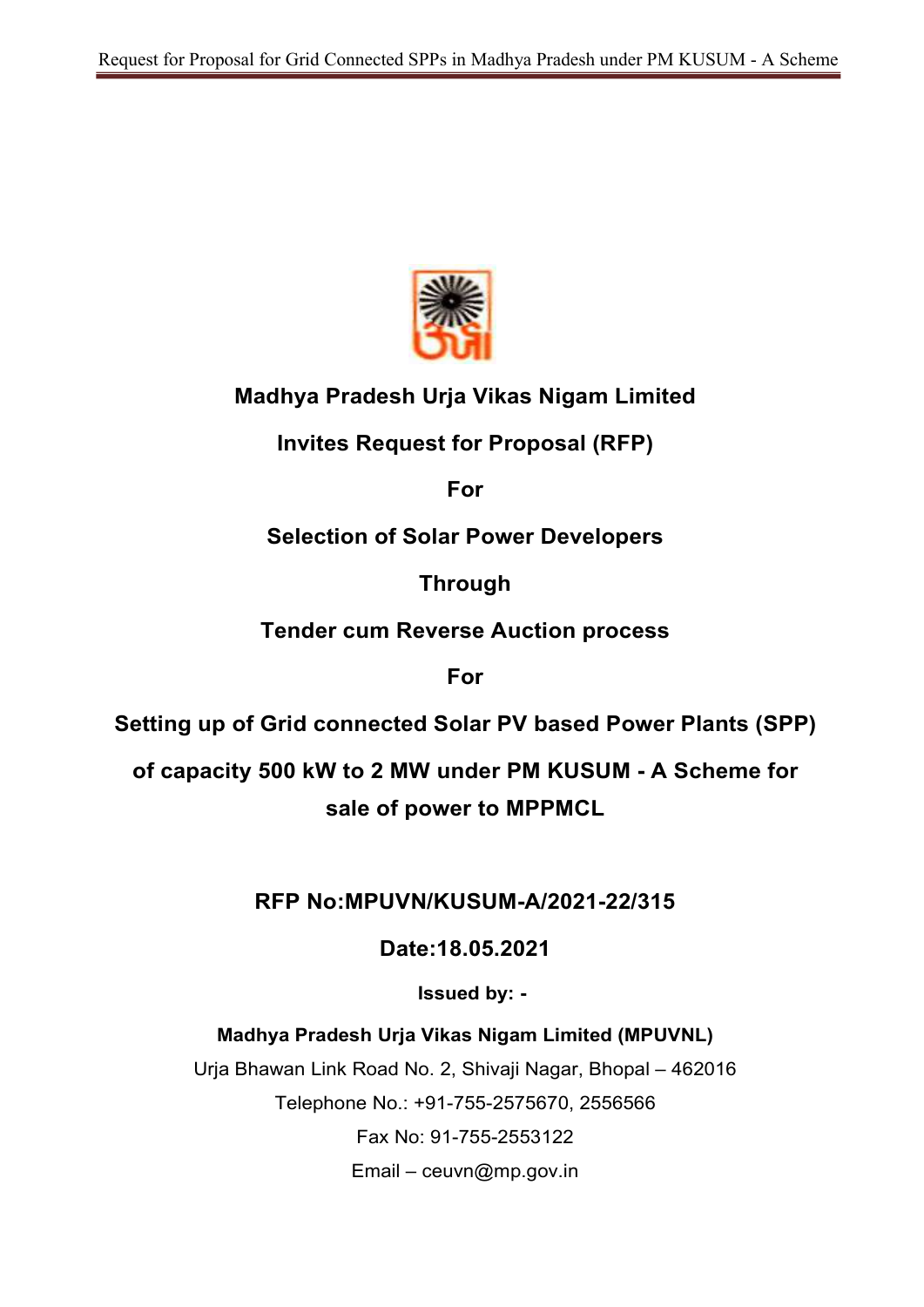## **Contents**

| А.          |                                                                                                |  |
|-------------|------------------------------------------------------------------------------------------------|--|
| В.          |                                                                                                |  |
| $C_{\cdot}$ |                                                                                                |  |
|             |                                                                                                |  |
|             |                                                                                                |  |
|             |                                                                                                |  |
|             |                                                                                                |  |
|             |                                                                                                |  |
|             |                                                                                                |  |
|             |                                                                                                |  |
|             | SECTION VII: Formats to be Submitted by Bidders Under Self Developmenet Mode 53                |  |
|             |                                                                                                |  |
|             |                                                                                                |  |
|             | FORMAT S3: Unconditional acceptance of RFP terms and conditions  59                            |  |
|             | FORMAT S4: Undertaking for participation under Self-Development-Mode 60                        |  |
|             |                                                                                                |  |
|             |                                                                                                |  |
|             |                                                                                                |  |
|             |                                                                                                |  |
|             | SECTION VIII: Formats to be Submitted by Bidders under Developer Mode  69                      |  |
|             |                                                                                                |  |
|             | FORMAT D2: General Particulars of the Bidder under Developer mode 74                           |  |
|             | FORMAT D3: Shareholding certificate for company/partner contribution in a partnership          |  |
|             |                                                                                                |  |
|             |                                                                                                |  |
|             |                                                                                                |  |
|             | FORMAT D7: Format for certificate of relationship of affiliate with the bidder  82             |  |
|             |                                                                                                |  |
|             |                                                                                                |  |
|             | FORMAT D10: Power of attorney in favour of lead member of the consortium 89                    |  |
|             |                                                                                                |  |
|             | Section IX: Formats for Submitting Performance Bank Guarantee for Financially Successful       |  |
|             | Bidders.                                                                                       |  |
|             |                                                                                                |  |
|             |                                                                                                |  |
|             |                                                                                                |  |
|             |                                                                                                |  |
|             |                                                                                                |  |
|             | ANNEXURE 4 - List of Farmer Expressed of Interest for Offering Land for Setting up Solar Power |  |
|             |                                                                                                |  |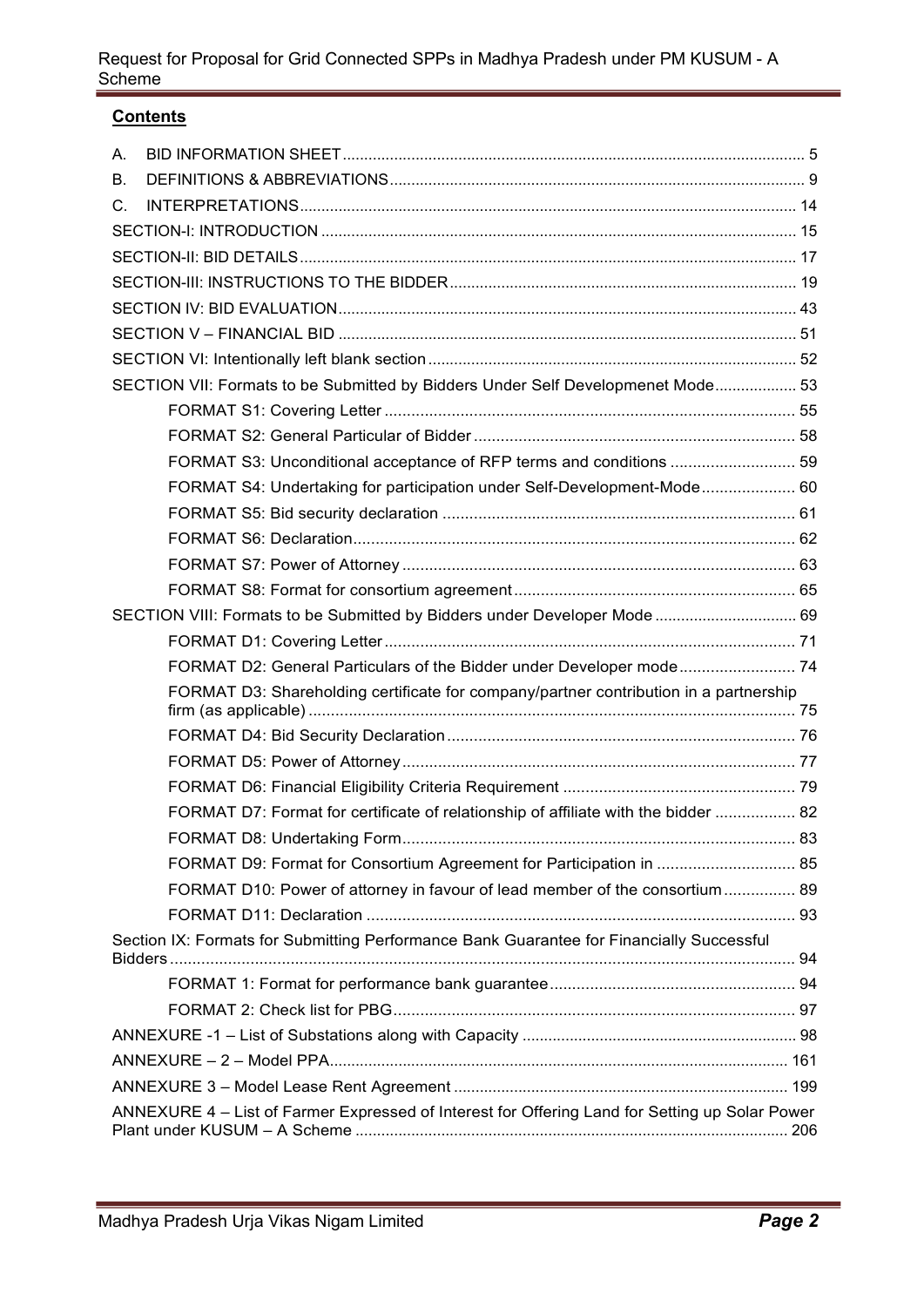

### Madhya Pradesh Urja Vikas Nigam Limited (MPUVNL)

Urja Bhawan Link Road No. 2, Shivaji Nagar, Bhopal – 462016 Telephone No.: +91-755-2575670, 2556566, 2767270; website: http://www.mprenewable.nic.in, Email: ceuvn@mp.gov.in

### Notice Inviting Tender

### RFP No:MPUVN/KUSUM-A/2021-22/315Dated:18.05.2021

Madhya Pradesh Urja Vikas Nigam Limited, invites Bids from the Bidders to participate through this Request for Proposal (RFP) for Selection of Solar Power Developers for Implementation of approximate 270MWof Grid Connected Solar PV Systems for Sale of Solar Power to MPPMCL under PM KUSUM component A at various locations in the state of Madhya Pradesh, India.

For the implementation of above mentioned work, Bidders should submit their bid proposal and all requisite documents complete in all respects on or before 21.06.2021 upto 20:00 Hoursonline in https://www.bharat-electronictender.com and in the office of "Nodal Agency" in prescribed format. Bid proposals received without the prescribed Bid Processing Fee shall be rejected. It may be noted that Bid Security is exempted for all Bidders in line with order of Ministry of Finance, Govt. of India dated 12.11.2020. However, every Bidder is required to mandatorily submit declaration in lieu of Bid Security in prescribed format. In the event of any date indicated above is a declared Holiday, the next working day shall become operative for the respective purpose mentioned herein. Technical Bid will be opened on 23.06.2021 at 16:00 Hours online in the presence of authorized representatives of Bidders who wish to be present.

Bid documents which include eligibility criteria, technical specifications, various conditions of Agreement, formats, etc. can be viewed from Nodal Agency's website http:// www.mprenewable.nic.in/ and can be downloaded from https://www.bharatelectronictender.com for online submission.

> **CE** (MPUVNL)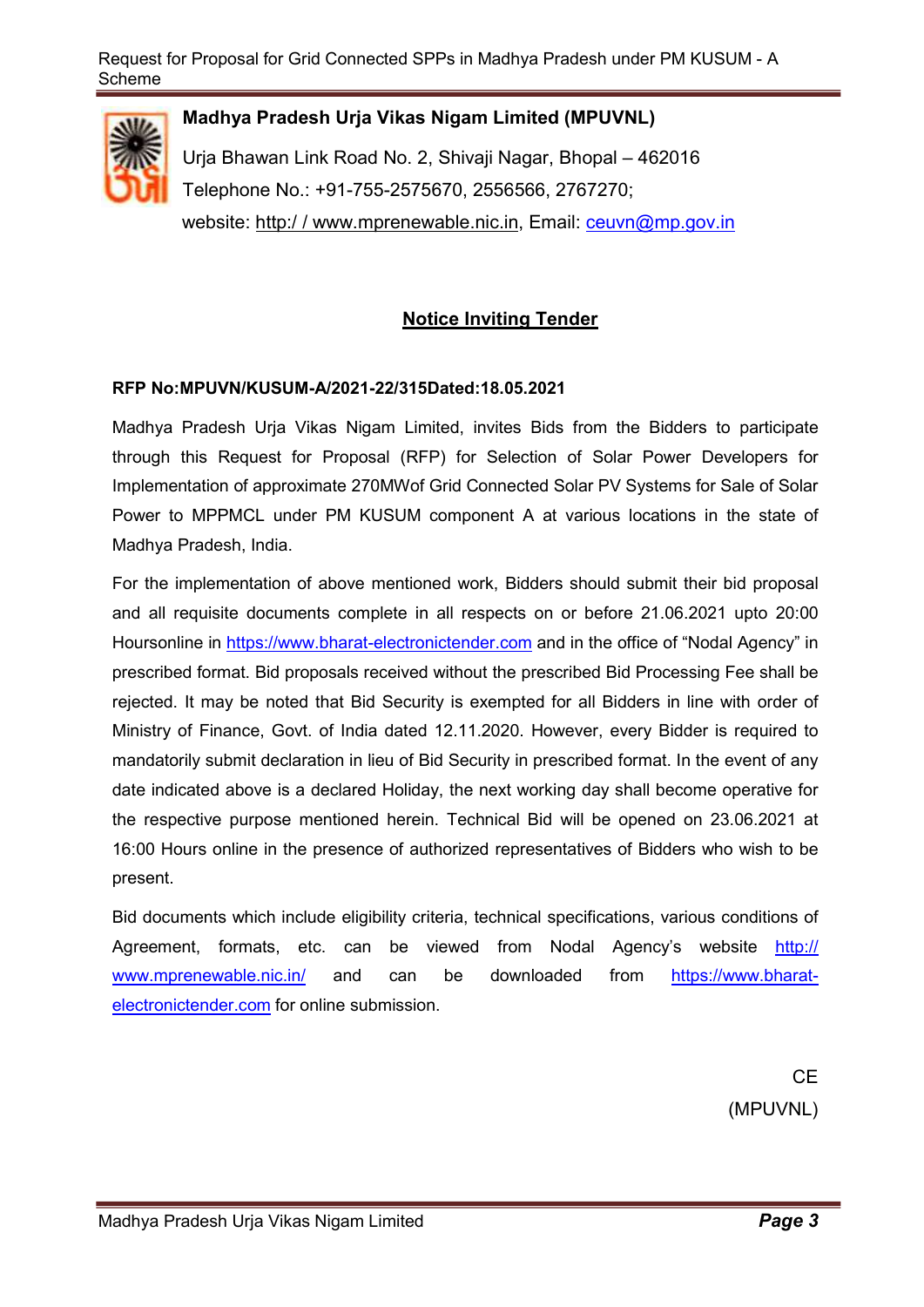### **DISCLAIMER**

- 1. Though adequate care has been taken while preparing the RFP documents (inclusive of Formats and Annexures), the Bidder shall satisfy themselves that the documentsare complete in all respects. Intimation of any discrepancy shall be given to this office immediately. If no intimation is received from prospective Bidder on or before pre-bid meeting date, it shall be considered that the RFP document is complete in all respects and has been received by the Bidder. Bidder shall be responsible to read all clauses in conjunction with PPA (Part of RFP, in the form of Annexure).
- 2. Nodal Agency reserves the right to modify, amend or supplement RFP documents including all formats and annexure at any time before Bid submission deadline. Interested Bidders are advised to follow and keep track of Nodal Agency's websiteas well as designated e-tender portal for updated information. Nodal Agency is not obligated to send/ communicate separate notifications for such notices/ amendments/ clarification etc. in the print or electronic media or individually. Nodal Agency shall not be responsible and accountable for any consequences to any party, whatsoever.
- 3. While this RFP and associated bid process is carried out in good faith and adequate reasonableness, neither Nodal Agency nor their employees or advisors make any representation or warranty, expressed or implied, or accept any responsibility or liability, whatsoever, in respect of any statement or omissions herein, or the accuracy, completeness, procedural inadequacy or reliability of information and shall incur no liability under any law, statute, rules or regulations as to the accuracy, reliability or completeness of this RFP, even if any loss or damage is caused by any act or omission on their part.
- 4. The capitalized term or any other terms used in this RFP, unless as defined in RFP or repugnant to the context, shall have the same meaning as assigned to them by the Electricity Act, 2003 or Company Act, 1956/ 2013 or Indian Partnership Act, 1932 or Limited Liability Partnership Act, 2008 or Income Tax Act, 1961, Guidelines for implementation of PM KUSUM scheme, 22.07.2019 and the rules or regulations framed under these Acts/ Guidelines.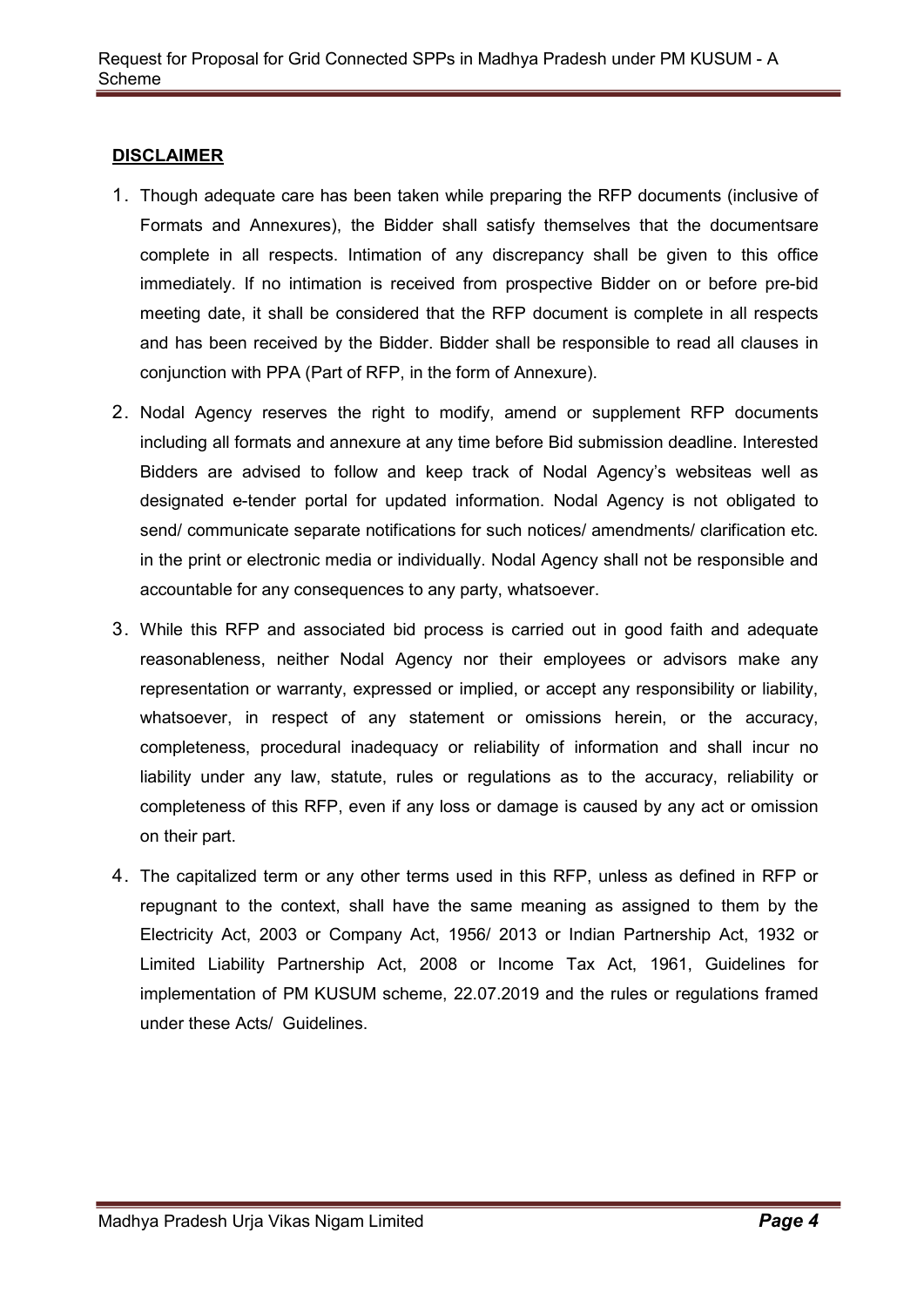## A. BID INFORMATION SHEET

|                               | Document Description Request for Proposal (RFP) for Selection of Developers for |  |  |
|-------------------------------|---------------------------------------------------------------------------------|--|--|
|                               | Implementation of approximate 270MW (AC) Grid Connected Solar                   |  |  |
|                               | based power plants connected to selected 33/ 11 kV substation for               |  |  |
|                               | Sale of Solar Power to MPPMCL at various locations in the state of              |  |  |
|                               | <b>MP</b>                                                                       |  |  |
| <b>RFP No. &amp; Date</b>     | RFP No: MPUVN/KUSUM-A/2021-22/315                                               |  |  |
|                               | Dated:18.05.2021                                                                |  |  |
| <b>RFP Purchase Start</b>     | 20.05.2021 at 12:00PM                                                           |  |  |
| <b>Date</b>                   |                                                                                 |  |  |
| <b>RFP Purchase End</b>       | 21.06.2021at 18:00                                                              |  |  |
| <b>Date</b>                   |                                                                                 |  |  |
| <b>Total Capacity</b>         | Approximate 270MW (AC)                                                          |  |  |
| <b>Project Size</b>           | 500 kW to 2 MWper substation.                                                   |  |  |
|                               | (Total capacity connected to a single bay in a substation shall not             |  |  |
|                               | exceed 5MW)                                                                     |  |  |
| <b>Tariff ceiling</b>         | Feed in Tariff(FIT) for KUSUM - A is INR 3.07 per Unit, is decided              |  |  |
|                               |                                                                                 |  |  |
|                               | by Madhya Pradesh Electricity Regularity Commission (MPERC)                     |  |  |
| <b>Duration of PPA</b>        | 25 years from Commercial Operation Date                                         |  |  |
| <b>Maximum CUF</b>            | PROCURER, in any Contract Year shall not purchase any                           |  |  |
|                               | additional energy above 23% CUF on annual basis during the PPA                  |  |  |
|                               | period from the RPG at the PPA tariff of that year. However, the                |  |  |
|                               | excess energy generated by RPG above 23% CUF maybe                              |  |  |
|                               | procured by PROCURER at 75% of the PPA tariff as per Article 4.3                |  |  |
|                               | of PPA. (Subject to the decision of Hon'ble MPERC)                              |  |  |
| <b>CUF for Ceiling Tariff</b> | MPERC considered 21% CUF to arrive at ceiling tariff of INR 3.07                |  |  |
| <b>Estimation</b>             | per unit. (Subject to the decision of Hon'ble MPERC)                            |  |  |
| <b>Minimum CUF</b>            | For any Contract Year except for the first year of operation, the               |  |  |
|                               | renewable power generator, shall be required to achieve a                       |  |  |
|                               | minimum CUF of 15% on annual basis during the period of PPA.                    |  |  |
|                               | Any shortfall in generation corresponding to lower limit of CUF shall           |  |  |
|                               | make the RPG liable to pay compensation to PROCURER as per                      |  |  |
|                               | article 4.3 of PPA. (Subject to the decision of Hon'ble MPERC)                  |  |  |
| <b>Broad Scope</b>            | Design, Engineering, Supply, construction, erection, Testing and                |  |  |
|                               | construction of bay and<br>Commissioning<br>including<br>related                |  |  |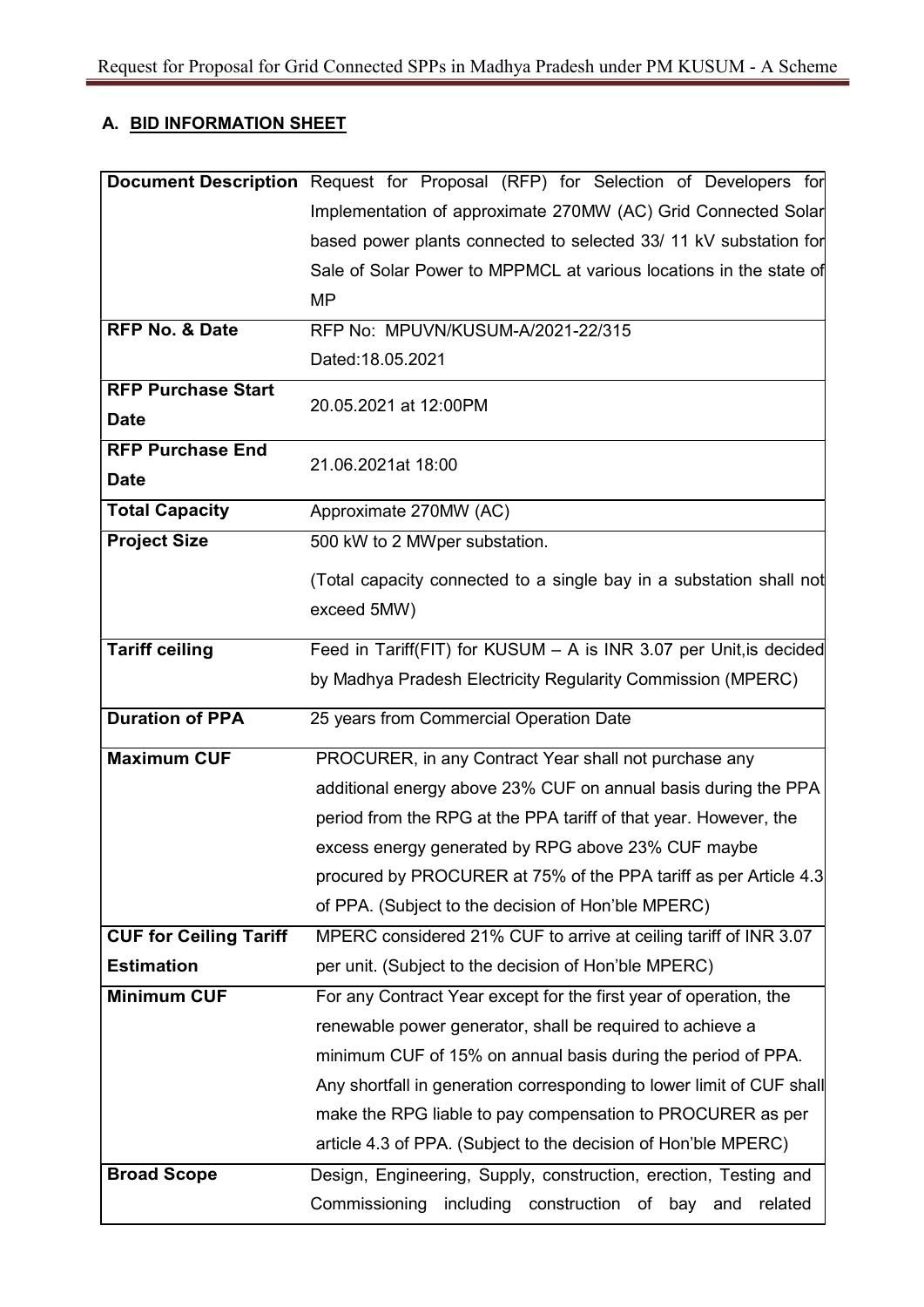|                                                                                     | switchgear at sub-station along with Comprehensive Operation &         |  |  |  |  |
|-------------------------------------------------------------------------------------|------------------------------------------------------------------------|--|--|--|--|
|                                                                                     | Maintenance for twenty-five (25) Operational Years of Grid             |  |  |  |  |
|                                                                                     | Connected Solar based Power Plants (SPPs) in accordance with           |  |  |  |  |
|                                                                                     | the applicable Law, the Grid Code, the terms and conditions of         |  |  |  |  |
|                                                                                     | PPA and prudent utility practices for Sale of Solar Power to           |  |  |  |  |
|                                                                                     | MPPMCL at the delivery point in each substation at various             |  |  |  |  |
|                                                                                     | locations in the state of Madhya Pradesh, India.                       |  |  |  |  |
| <b>Selection Procedure</b>                                                          | Financial bid of only RFP compliant and technically qualified          |  |  |  |  |
|                                                                                     | bidders shall be opened.                                               |  |  |  |  |
|                                                                                     | Rate quoted by bidder shall be utilized to qualify them for reverse    |  |  |  |  |
|                                                                                     | auction in accordance with Cl. 4.6A weighted average tariff (WAT)      |  |  |  |  |
|                                                                                     | as per CI. 4.6 shall be calculated for the total qualified capacity of |  |  |  |  |
|                                                                                     | the individual bidder.                                                 |  |  |  |  |
|                                                                                     | Bidder(s) to compete on WAT to remain in the bracket of                |  |  |  |  |
| approximate 270 MW.                                                                 |                                                                        |  |  |  |  |
|                                                                                     | The detailed procedure is given in the section 4 of this RFP.          |  |  |  |  |
| <b>Pre-bid Meeting</b><br>The pre-bid meeting shall be hosted on an online platform |                                                                        |  |  |  |  |
|                                                                                     | on31.05.2021at 13:00 hours. Interested Bidders may nominate            |  |  |  |  |
|                                                                                     | their representatives (upto a maximum of 2) to attend the same.        |  |  |  |  |
|                                                                                     | The Bidders should share the following participation details by        |  |  |  |  |
|                                                                                     | 30.05.2021 at ceuvn@mp.gov.in and                                      |  |  |  |  |
|                                                                                     | aee05.mpuvn1982@gmail.com                                              |  |  |  |  |
|                                                                                     | Name of the Bidder                                                     |  |  |  |  |
|                                                                                     | Name, Email, Contact No. of the Representative(s)                      |  |  |  |  |
|                                                                                     | Joining instructions shall be shared 24 hours before the Pre-Bid       |  |  |  |  |
|                                                                                     | Meeting.                                                               |  |  |  |  |
| Last date & Time of                                                                 |                                                                        |  |  |  |  |
| <b>Submission of Bid</b>                                                            | 21.06.2021 up to 20:00 hours                                           |  |  |  |  |
| submission (ONLINE                                                                  |                                                                        |  |  |  |  |
| only)                                                                               |                                                                        |  |  |  |  |
| Last date & Time of                                                                 |                                                                        |  |  |  |  |
| <b>Submission of</b>                                                                | 23.06.2021 up to 15:00 hours                                           |  |  |  |  |
| <b>Technical bid (HARD</b>                                                          |                                                                        |  |  |  |  |
| copies)                                                                             |                                                                        |  |  |  |  |
| <b>Bid Opening</b>                                                                  | 23.06.2021 at 16:00 hours                                              |  |  |  |  |
| (Technical)                                                                         |                                                                        |  |  |  |  |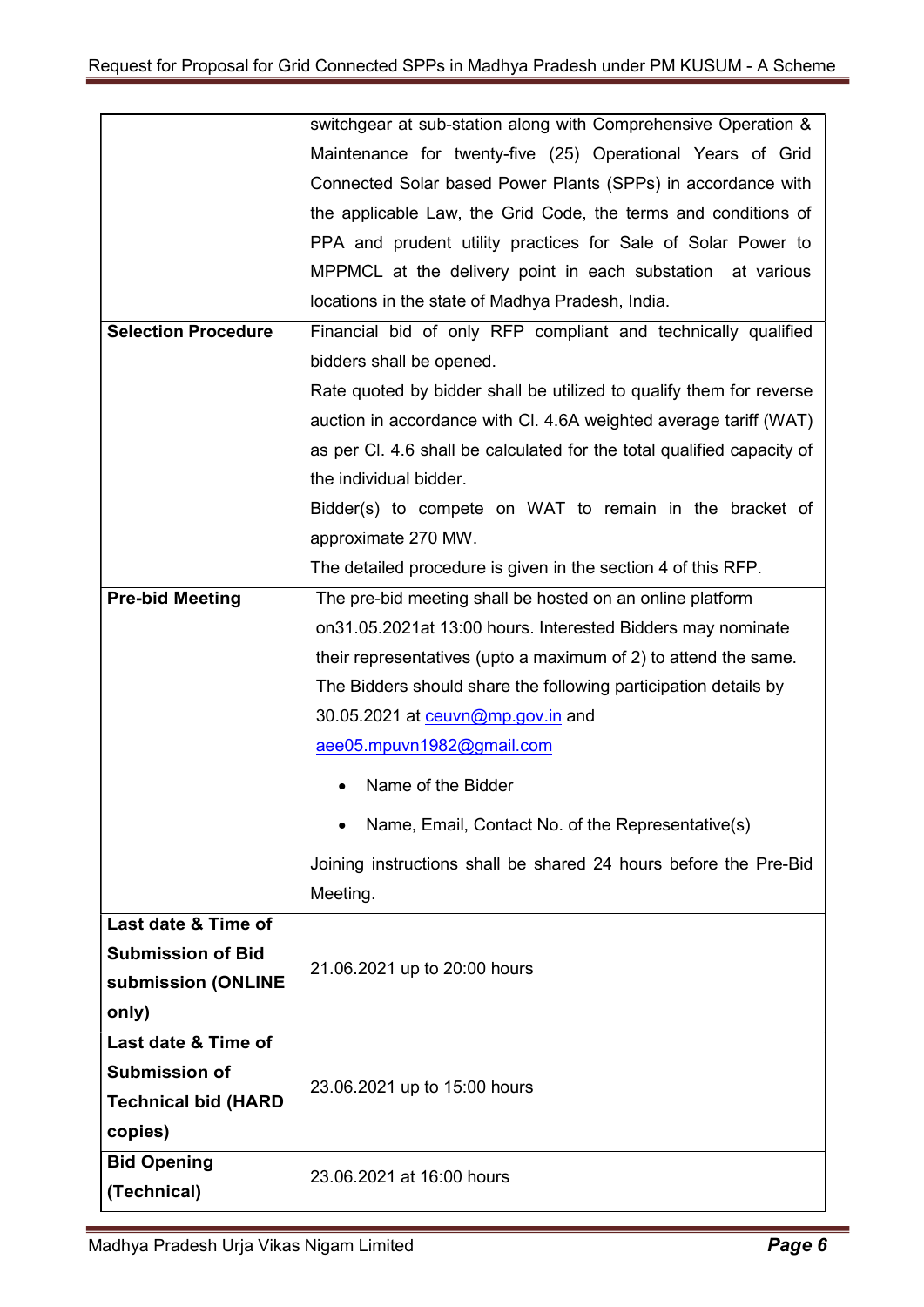|                           | Bid Opening (Financial) 30.06.2021 at 16:00 hours                                                                                                          |
|---------------------------|------------------------------------------------------------------------------------------------------------------------------------------------------------|
|                           | (Any modification in date, time and venue for Financial Bid<br>opening shall be updated on websites. Bidders are advised to<br>keep tracking of the same). |
|                           |                                                                                                                                                            |
| <b>Bid Processing Fee</b> | Bid Processing Cost: INR 5,000/- (Rupees Five Thousand                                                                                                     |
| (non-refundable)          | only) + GST $(18%)$ i.e. INR 5,900/-. By paying this fee, a Bidder                                                                                         |
|                           | shall be eligible to Bid for one or more Projects under this RFP.                                                                                          |
|                           | The bid processing fees will be paid to MPUVNL in following                                                                                                |
|                           | account (through NEFT/RTGS) and proof of the same shall be                                                                                                 |
|                           | mailed to MPUVNLas well as submitted with online bid:                                                                                                      |
|                           | a) Account Holder Name: M. P. Urja Vikas Nigam Ltd.                                                                                                        |
|                           | b) Bank Name: ICICI Bank Ltd.                                                                                                                              |
|                           | c) Bank Branch Address: Shivaji Nagar, Bhopal                                                                                                              |
|                           | d) Account No.: 656501700049                                                                                                                               |
|                           | e) IFSC Code: ICIC0006565                                                                                                                                  |
|                           | MICR Code: 462229012<br>f)                                                                                                                                 |
|                           | The e-tendering portal charges will be charged by the tendering                                                                                            |
|                           | portal directly as per following:                                                                                                                          |
|                           | 1. eTender Portal Registration Fees: During the registration                                                                                               |
|                           | process each bidder will have to pay the applicable ETS                                                                                                    |
|                           | Registration-Fee of INR 3,000 + GST (18%).                                                                                                                 |
|                           | For already registered bidder on the portal, need not to re-pay                                                                                            |
|                           | registration fees for 1 year from date of their registration.                                                                                              |
|                           | 2. Bid Participation Fee: Bidder Participation Charges Per - INR                                                                                           |
|                           | 7,000/ per sealed bid $+$ GST (18%)                                                                                                                        |
|                           | 3. e-Reverse Auction Bidding Participation Fee: Bidder                                                                                                     |
|                           | Participation Charges (e-Reverse Auction), applicable for                                                                                                  |
|                           | technically qualified bidders- INR 5,000/ - + GST (18%)                                                                                                    |
|                           | Charges towards the e-tender portal, govern by the portal service                                                                                          |
|                           | provider, and shall be borne by the bidder.                                                                                                                |
|                           | No exemption towards bid processing fees and e-tendering fees is                                                                                           |
|                           | allowed to any type of organizations/ agencies including MSMEs                                                                                             |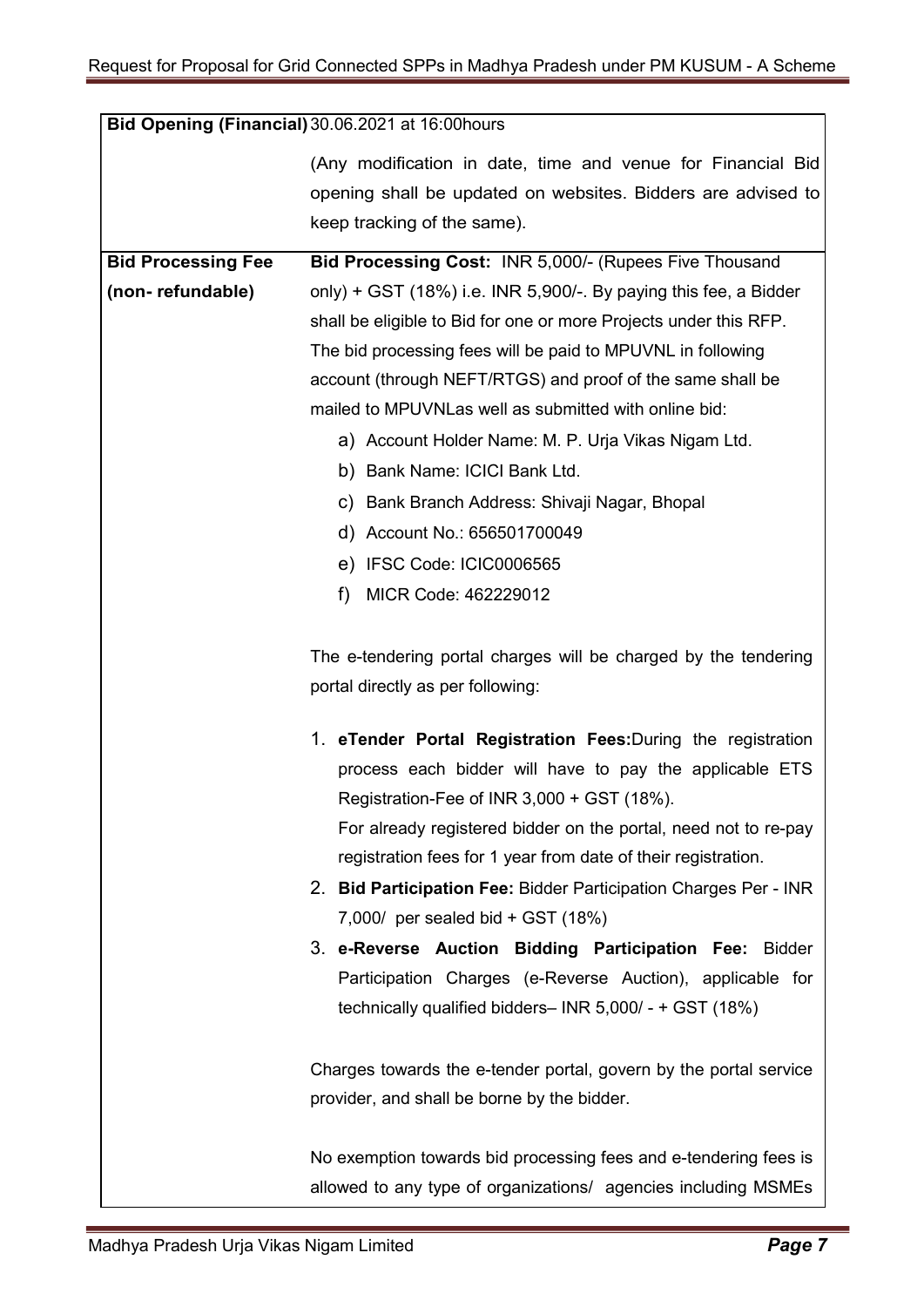|                           | or any Govt./ semi Govt./ PSUs.                                                    |  |
|---------------------------|------------------------------------------------------------------------------------|--|
|                           | Administrative charges 1% (+ GST as applicable) of the capex approved by MPERC for |  |
|                           | this purpose. This charge shall be payable to MPUVNL at the                        |  |
|                           | time of issue of LOA.                                                              |  |
| <b>Bid Security</b>       | No bid security is to be paid by any interested Bidder.                            |  |
|                           | Interested Bidder shall furnish Bid Security declaration as per                    |  |
|                           | prescribed FORMAT S5: Bid security declaration/ FORMAT D4:                         |  |
|                           | Bid Security Declaration (as applicable).                                          |  |
| <b>Performance Bank</b>   | Successful Bidder shall be required to furnish a Performance Bank                  |  |
| Guarantee ("BG")          | Guarantee ("PBG") of 5 lakh/ MW for 12 months as per clause                        |  |
|                           | 4.17.                                                                              |  |
|                           | The PBG will be returned to the power producer immediately after                   |  |
|                           | successful commissioning of solar power plant, after taking into                   |  |
|                           | account any penalties due to delay in commissioning.                               |  |
| <b>Update on this RFP</b> | Bidders are advised to keep track of the changes/ updates/                         |  |
|                           | corrigendum regarding this RFP on https://www.bharat-                              |  |
|                           | electronictender.com and www.mprenewable.nic.in (for reference                     |  |
|                           | only)                                                                              |  |
| <b>Address for</b>        | To,                                                                                |  |
| correspondence with       | Chief Engineer,                                                                    |  |
| nodal agency              | "Urja Bhawan"                                                                      |  |
|                           | Link Road No. 2, Shivaji Nagar,                                                    |  |
|                           | Bhopal - 462016                                                                    |  |
|                           | Mobile No - 9425008000                                                             |  |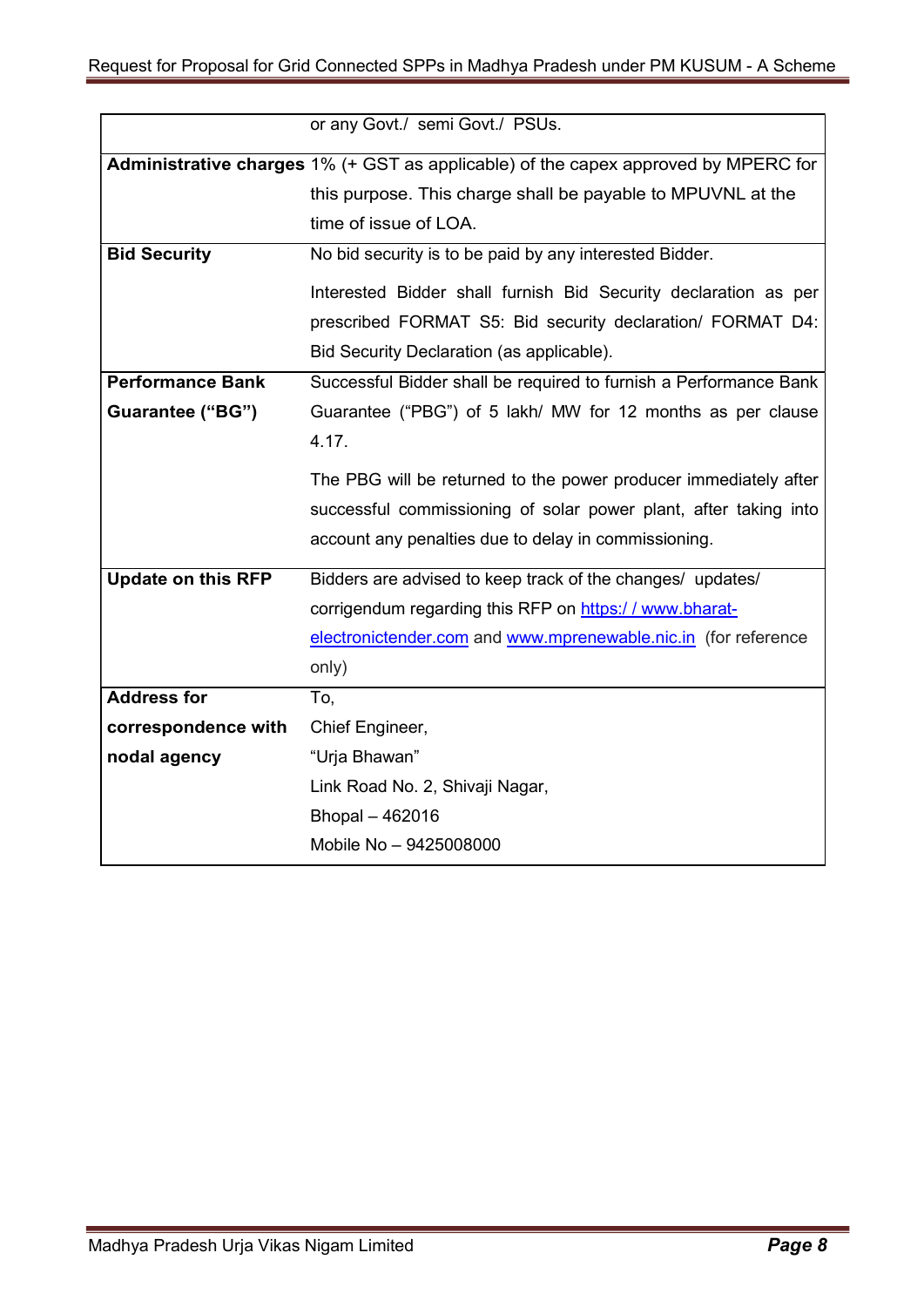### B. DEFINITIONS & ABBREVIATIONS

In this "Bid / RFPDocument" the following words and expression will have the meaning as herein defined where the context so admits:

"Affiliate" shall mean a Company / Limited Liability Partnership (LLP) Firm/ Partnership Firm/ Sole Proprietor that directly or indirectly

- i. controls, or
- ii. is controlled by, or
- iii. is under common control with

a Bidder or Member of a Consortium. Any bank or financial institution shall not be considered as Affiliate;

"Appropriate Commission" - Unless otherwise stated, Appropriate Commission shall be the commission of the state where DISCOM is situated; In this it shall mean Madhya Pradesh Electricity Regulatory Commission (MPERC);

"Bid" shall mean the Technical and Financial Proposal submitted by the Bidder along with all documents/ credentials/ attachments/ annexure etc., in response to this RFP, in accordance with the terms and conditions hereof;

 "Bidder(s)"shall mean individual farmers/ Group of farmers/ Cooperatives/ Panchayats/ Farmer Producer Organizations (FPO)/ Water User associations (WUA)/ Government agricultural institute or other agriculture related institutions/ bidding Company/ Limited Liability Partnership (LLP) firm/ Partnership Firm/ Sole Proprietor or Consortium in any form submitting the Bid and is hereinafter also called Renewable Power Generator (RPG). Any reference to the Bidder includes its successors, executors and permitted assigns as the context may require;

 "Bidding Consortium or Consortium" shall refer to a group of bidding Company/ Limited Liability Partnership (LLP) firm/ Partnership Firm/ Sole Proprietor that has collectively made a Bid in response to RFP for the project. Consortium of a maximum of two individuals/ members is allowed under this RFP.

 "Bid Deadline" shall mean the last date and time for submission of Bid in response to this RFP as specified in Bid Information Sheet;

 "Bid SecurityDeclaration" shall mean Bid Security Declaration to be submitted by the Bidder along with the Bidas per

FORMAT S5: Bid security declaration/ FORMAT D4: Bid Security Declaration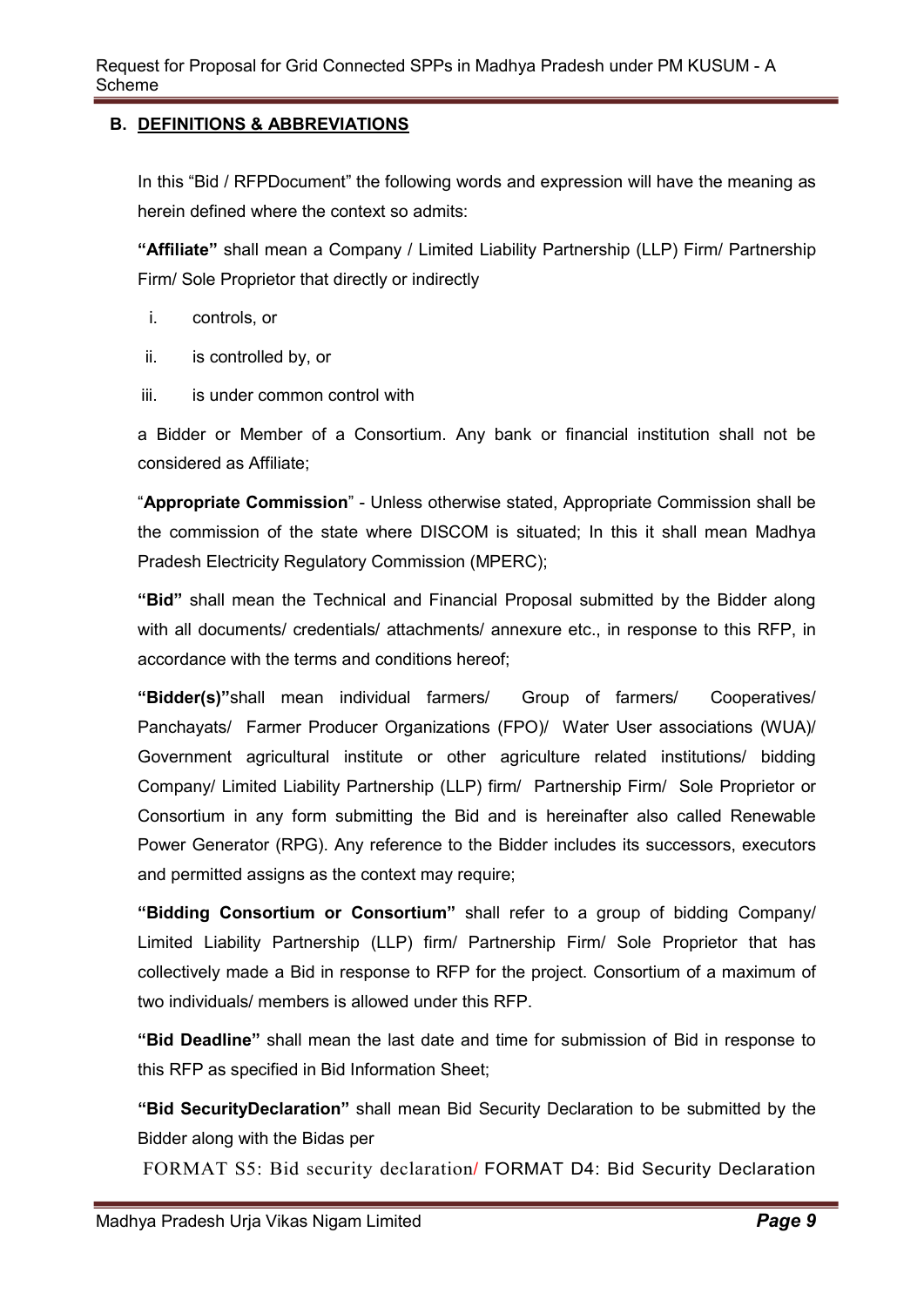(as applicable);

"B.I.S." shall mean specifications of Bureau of Indian Standards (BIS);

 "BidValidity Period" shall mean 180 days from the bid deadline, It may be extended further for a period of ninety (90) days with mutual consent of the nodal agency and bidder.;

"CEA" shall mean Central Electricity Authority;

"CERC" shall mean Central Electricity Regulatory Commission

 "Chartered Accountant" shall mean a person practicing in India or a firm whereof all the partners practicing in India as a Chartered Accountant(s) within the meaning of the Chartered Accountants Act, 1949;

 "Competent Authority" shall mean Managing Director of Nodal Agency, himself and/ or a person or group of persons nominated by him for the mentioned purpose herein;

 "Completion" shall mean supply and erection/ installation of the Project and demonstration of CUF as per provisions ofthe PPA;

 "Commissioning" shall mean demonstration of successful operation of the Grid Connected Project in accordance with prevailing regulations;

 "Commercial Operation Date" or "COD" shall mean the date on which the commissioning certificate is issued upon successful commissioning (as mentioned in Article 1 of f PPA)of the project;

 "Company" shall mean a body incorporated in India under the Companies Act, 1956 or Companies Act, 2013 including any amendment thereto;

 "Comprehensive Operation and Maintenance" or "Comprehensive O&M"or "O&M"shall mean insurance, warranty, spare parts and operation & maintenance of Projects during the term of the PPA;

 "Control" shall mean with respect to any Entity means more than 51%ownership, directly or indirectly, of such Person or the power to direct the management and policies of such Person by operation of law, contract or otherwise;

 "Day(s)" shall mean a 24 (twenty-four) hour period beginning at 00:00 hours Indian Standard Time and ending at 23:59:59 hours Indian Standard Time;

 "Delivery point" shall mean the point at the voltage level of 11kV or above at the 33/ 11 kV Sub-station. Metering shall be done at this interconnection point where the power is injected into the 33/ 11 kV Sub-station. For interconnection with grid and metering, the RPG shall abide by the relevant and applicable regulations, Grid Code notified by the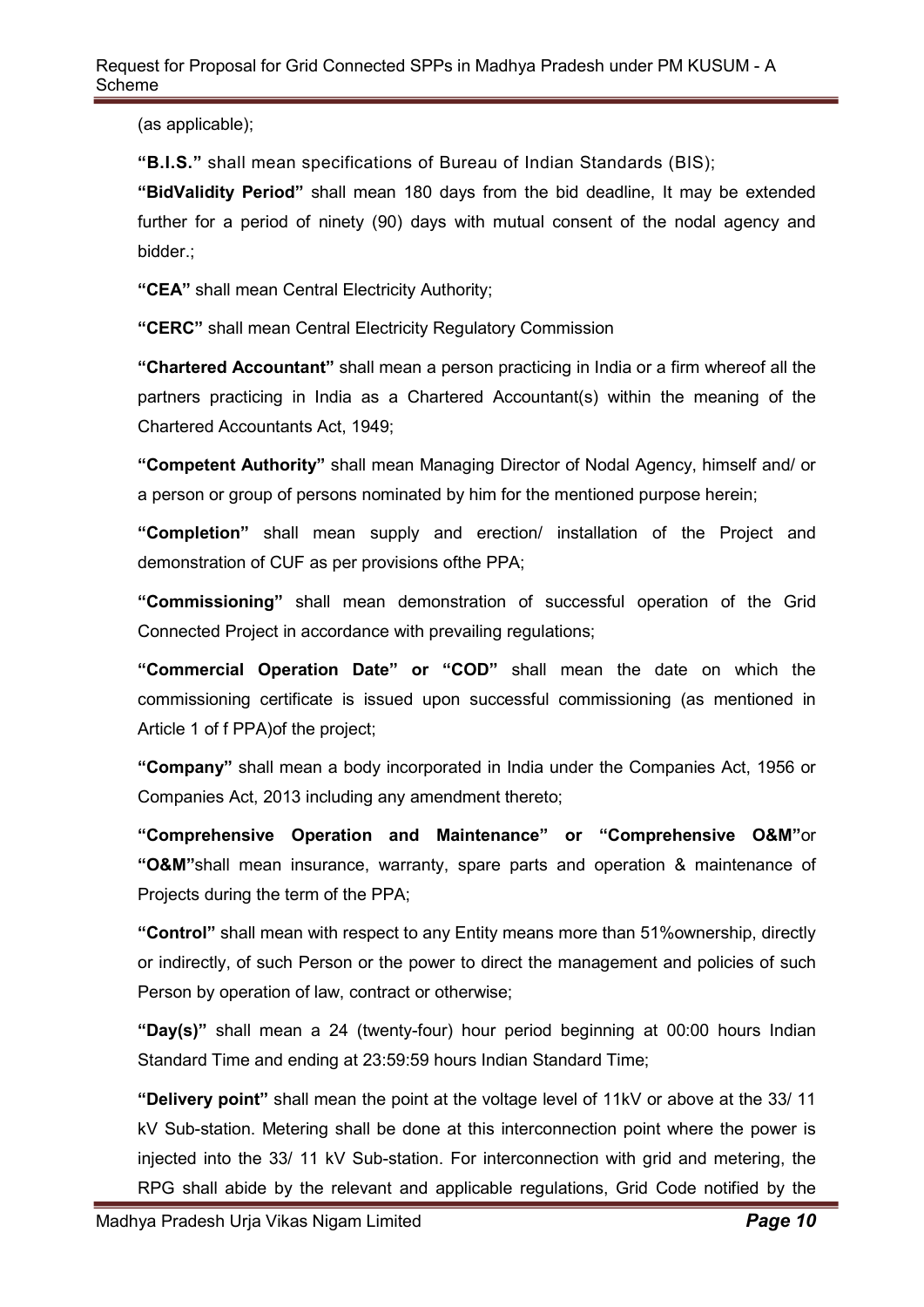State Commission and Central Electricity Authority (Installation and Operation of Meters) Regulations, 2006 as amended and revised from time to time, or orders passed thereunder by the Appropriate Commission or CEA and Article 7 (metering) of PPA;

 All costs and charges including but not limited to line losses and other charges as notified by the appropriate commission up to the point of interconnection (delivery point), if applicable, associated with the evacuation arrangement shall be borne by RPG.

 "DISCOM" shall mean Madhya Pradesh Poorv Kshetra Vidyut Vitaran Company Ltd., Madhya Pradesh Paschim Kshetra Vidyut Vitran Company Ltd. and Madhya Pradesh Madhya Kshetra Vidyut Vitaran Company Ltd.

"Effective Date" shallmeans the date as defined in Article 1 of PPA;

"Eligibility Criteria" shall mean the Eligibility Criteria as set forth in this RFP;

"Expiry Period" Shall mean the date occurring twenty-five (25) years from the Commercial Operation Date subject to that the supply of power shall be limited for a period of 25 years from the COD unless extended by the Parties as per this Agreement;

"Farmer" for this RfP shall mean any legal person who owns land in Madhya Pradesh meant for general farming and allied activities, which will be used for setting up renewable energy plant preferably within the radius of 5 km of identified sub-stations (as per annexure  $-1$ ) for power injection under KUSUM  $-$  A, and includes individual farmers/ group of farmers/ cooperatives/ panchayats/ Farmer Producer Organisations (FPO)/ Water User associations (WUA)/ Government agricultural institute or other agriculture related institutions;

 "Financial Bid" shall mean online financial Bid, containing the Bidder's quoted fixed tariff for the entire term of the PPA, with effect from the COD as per format given in the RFP;

"First Operational Year" shall mean the period commencing from the Commissioning and expiring at the end of the Calendar Month in which Project completes twelve (12) Months from the COD of PPA Capacity;

 "Government Authority" means one or more of the GoI, the GoMP, any local government or any other ministry, governmental department, commission, board, body, bureau, agency, authority, instrumentality, inspectorate, statutory corporation or body corporate over which the GoI or the GoMP exercises control, court or other judicial or administrative body or official or Person, having jurisdiction over the SPD, the Unit or any portion thereof and the performance of obligations and exercise of rights of the Parties in accordance with the terms of this Agreement.

"IEC" shall mean specifications of International Electrotechnical Commission;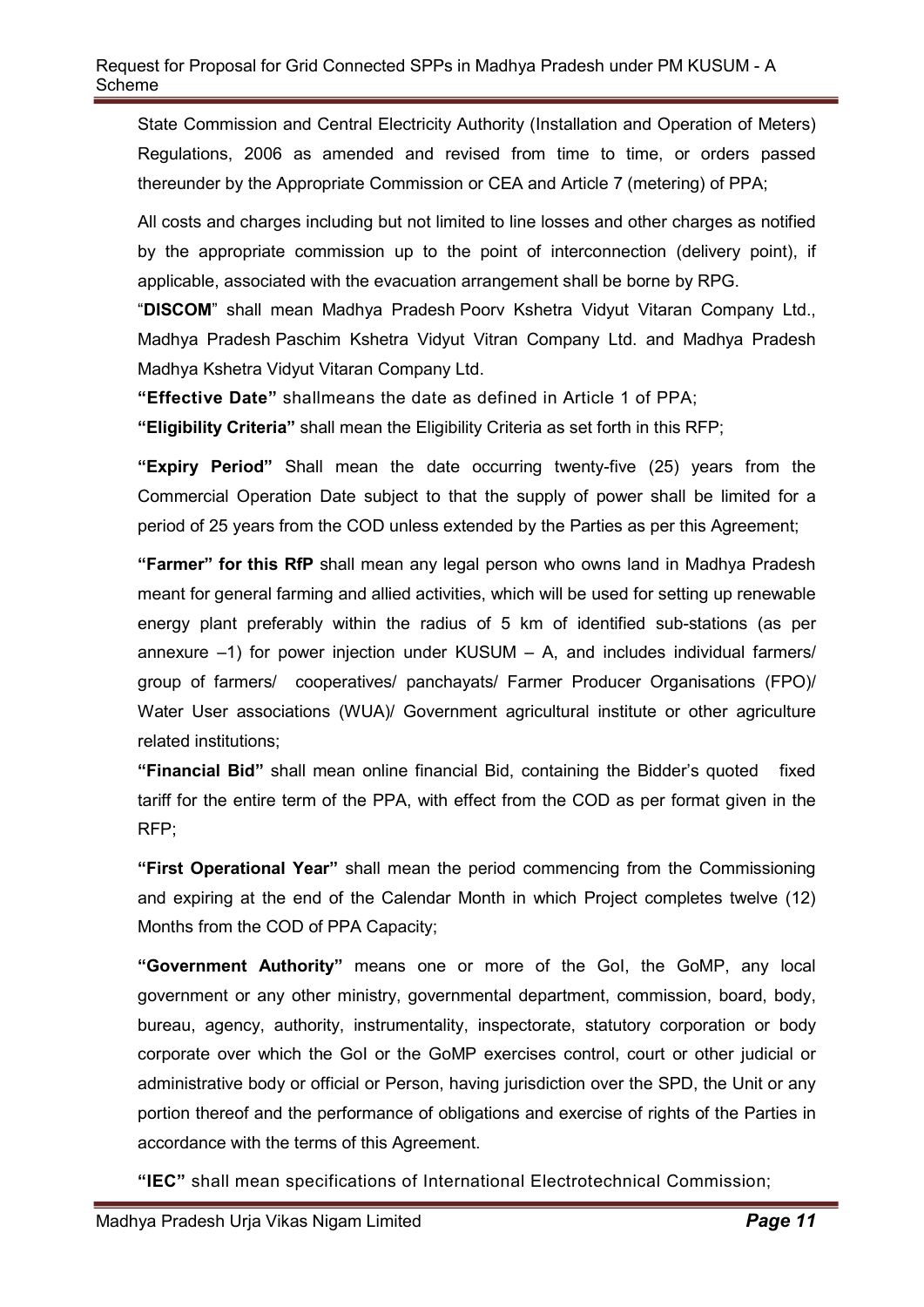"Inspecting Authority" shall mean the authority designated by the Competent Authority for the said purpose;

"kW" shall mean Kilowatt;

"KWh" shall mean Kilowatt Hour:

 "Lead Member" shall mean the member of Bidding Consortium/Group of Farmer/Cooperatives/Panchayats/Farmer Producer Organizations (FPO)/ Water User associations (WUA)/ Government agricultural institute or other agriculture related institutions,which is designated as leader by other member to represent them as Bidder for this RFP;

"LOA" shall mean Letter of Award issued by the MPUVN to the RPG;

"MPERC" shall mean Madhya Pradesh Electricity Regulatory Commission

 "MPPMCL / MP DISCOMs" shall mean Madhya Pradesh Power Management company and Distribution companies

"MNRE" shall mean Ministry of New and Renewable Energy, Government of India;

 "Month(s)" shall mean a period of 30 days from (and excluding) the date of the event, where applicable, else a calendar month;

"MW" shall mean Mega Watt;

"MWp" shall mean Mega Watt Peak;

 "Nodal Agency" shall mean the Madhya Pradesh Urja Vikas Nigam Limited, (MPUVNL) Bhopal;

 "Operational Year(s)" the First Operational Year and thereafter each period of 12 (twelve) Months till the Expiry Date of PPA;

 "Paid-up Share Capital" means the paid-up share capital as defined in Section 2 of the Company Act, 2013;

 "Power Producer" shall meananyone who has accepted the LOA then, enters into a PPA with the Procurer for supply of solar power and has legal ownership of all the equipment of the Project;

 "Power Purchase Agreement or PPA" shall mean the agreement to be executed between RPG and the Procurer for the supply of Solar Power from the Project commissioned by the RPG to Procurer;

 "Premise" shall mean any land, building or structure or part thereof or combination thereof including any other vacant / non vacant area which is part of the Procurer's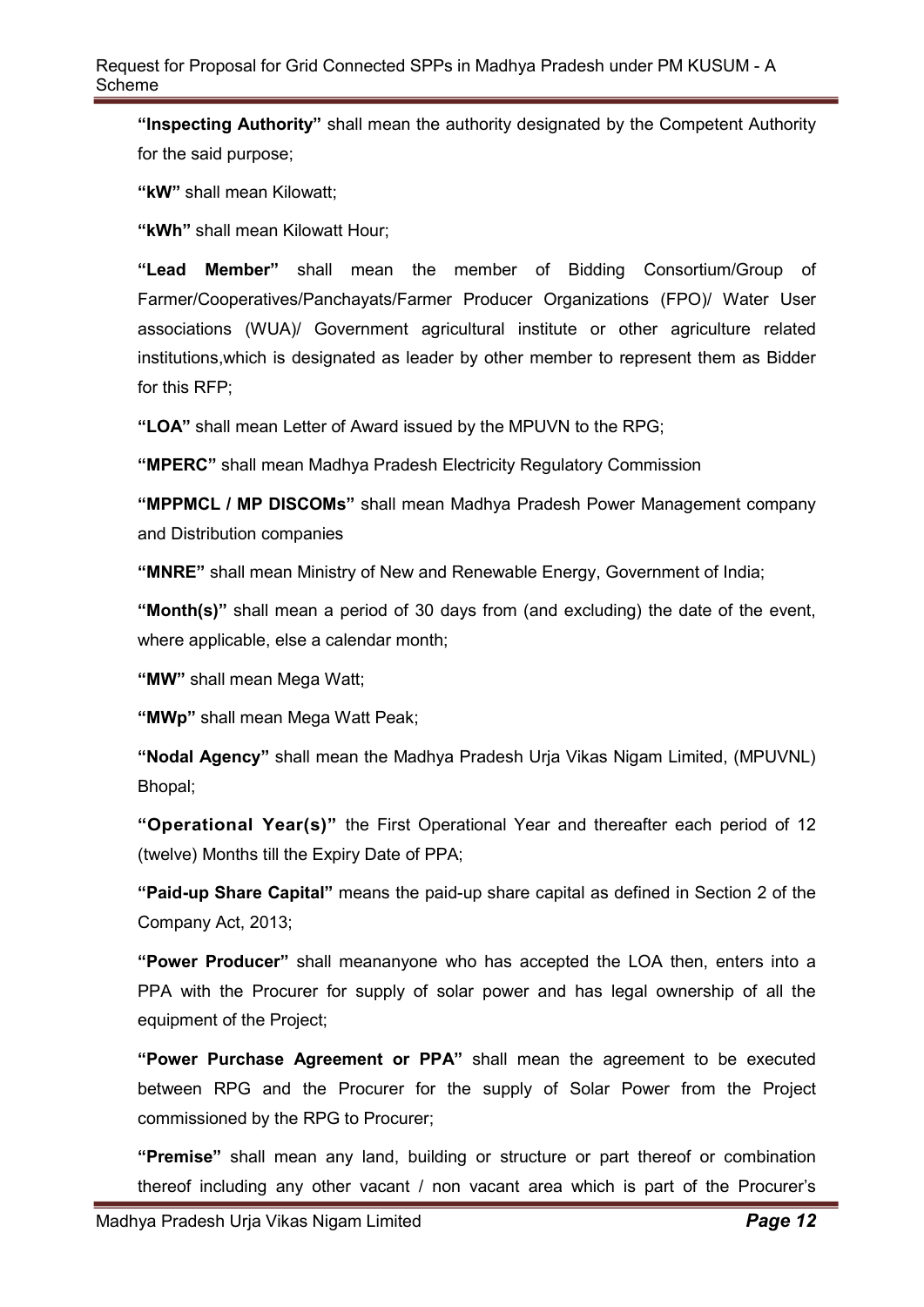#### Request for Proposal for Grid Connected SPPs in Madhya Pradesh under PM KUSUM - A Scheme

establishment;

 "Procurer(s)" shall mean the person or company or organization procuring solar power from the Power Producer at competitively determined tariff under the RFP i.e. MPPMCL;

"Project(s)" shall mean the Grid Connected Solar PV Project(s);

"Project Capacity" means the capacity of the individual Projects mentioned in this RfP;

 "Project Company" shall mean Company incorporated by the Bidder as per Indian Laws;

 "Qualified Bidder(s)" shall mean a Bidder who is qualified as per the eligibility requirement pursuant to this RFP and shall be called for e-Reverse Auction process;

 "RFP" shall mean Request for Proposal (RFP)/ Bid document/ Tender document and shall include formats and annexures in it;

 "Scheduled Commissioning Date" or "SCD" shall mean 9 months from the effective dateas defined in Article 1 of PPA;

 "Statutory Auditor" shall mean the auditor of a Company appointed under the provisions of the Companies Act, 1956 or Companies Act, 2013 or under the provisions of any other applicable governing law;

 "Successful Bidder(s)" shall mean the Bidder(s) selected by Nodal Agency pursuant to this RFP for implementation of Project as per the terms and condition of the RFP Documents, and to whom LOA has been issued;

"Term of PPA" shall have the meaning ascribed thereto in article 2 of PPA;

 "Year" shall mean 365 Days or 366 Days in case of leap year when February is of 29 Days: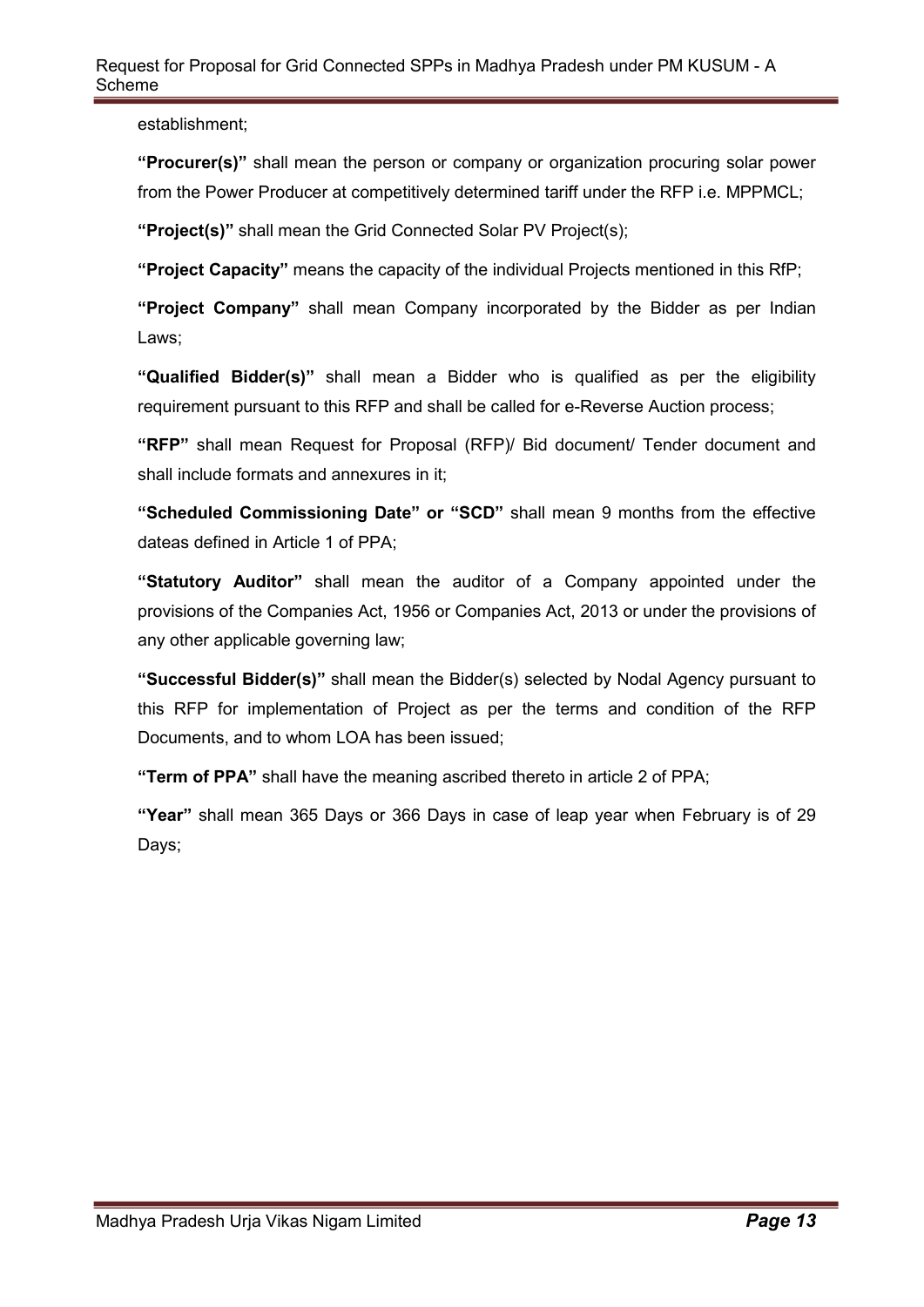### C. INTERPRETATIONS

- 1. Words comprising the singular shall include the plural & vice versa
- 2. An applicable law shall be construed as reference to such applicable law including its amendments or re-enactments from time to time.
- 3. A time of day shall save as otherwise provided in any agreement or document be construed as a reference to Indian Standard Time.
- 4. Different parts of this contract are to be taken as mutually explanatory and supplementary to each other and, if there is any differentiation between or among the parts of this contract, they shall be interpreted in a harmonious manner so as to give effect to each part.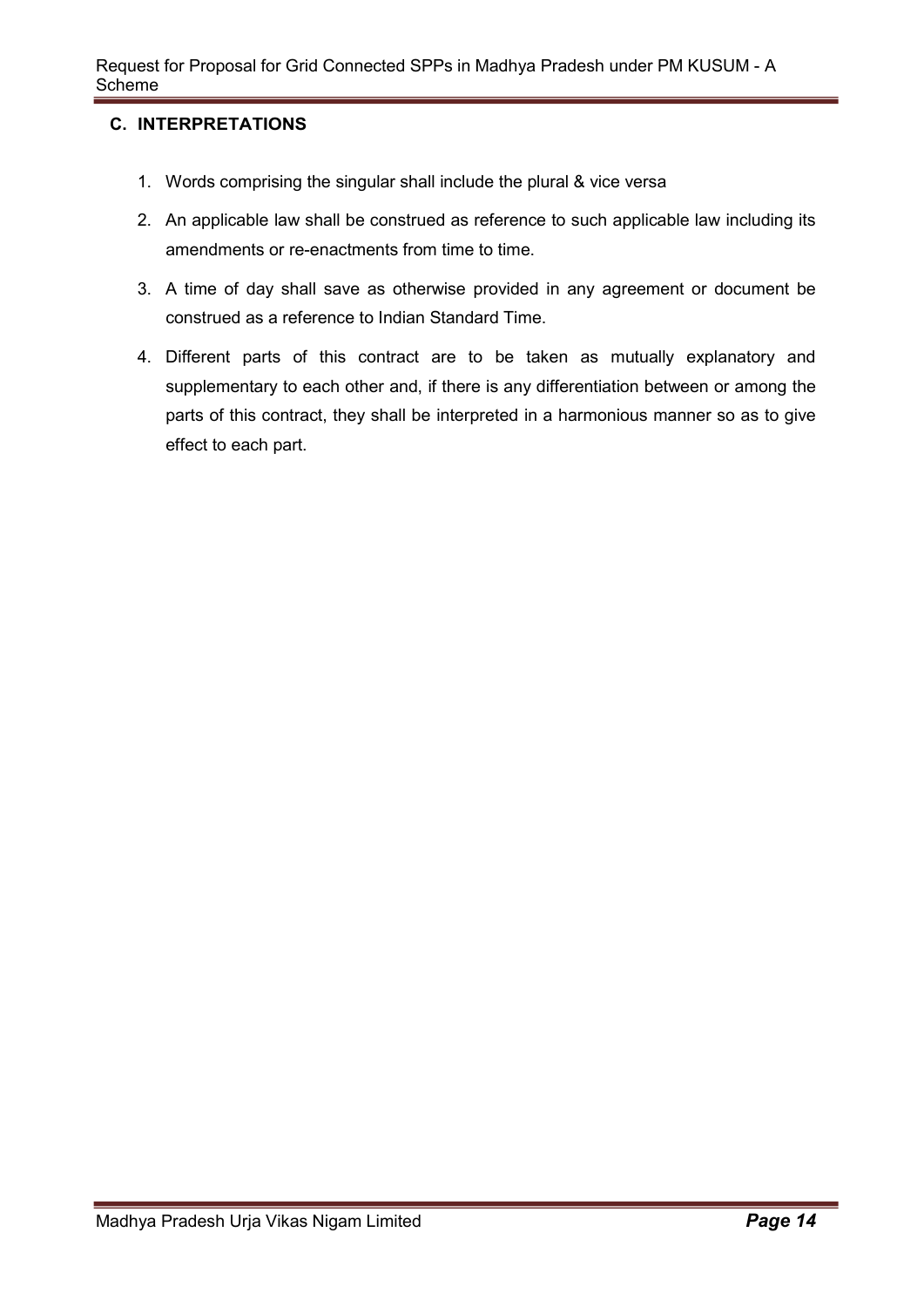### **SECTION-I: INTRODUCTION**

#### 1. INTRODUCTION:

- 1.1 In reference to the KUSUM A guidelines, Madhya Pradesh Urja Vikas Nigam Limited (MPUVN) on behalf of MPPMCL hereby invites the proposals against the RFP from interested bidders for development of solar power plants (SPP) of capacity 500 kWto 2 MW and the plant shall be preferably installed within five (5) km radius of substationsprovided in Annexure 1 and as amended from time to time. The power should be delivered at delivery point as defined in the RFP.The total capacity to be allotted under this RFP is approximate 270MW (AC).
- 1.2 Such plants near sub-stations may be primarily developed by utilizing, cultivable land, pastureland, marshland, barren and uncultivable land.The RPG shall be solely responsible and make arrangements for land & associated infrastructure for development of the Project and for Connectivity with the 33/11 kV sub-station for confirming the evacuation of power by the Scheduled Commissioning date or COD, whichever is earlier, and all clearances. The RPG will Design, Supply, Construction, Erection, Testing and Commissioning, of Solar Power Project in accordance with the applicable Law, Grid Code, as per regulations and terms &conditions of the Agreement as well as Prudent Utility Practices.
- 1.3 The power generated from such SPP's shall be sold to MPPMCL on the tariff discovered for the bidder in e-reverse auction process and conditions as specified in the PPA document.
- 1.4 The Bidder is advised to read carefully all instructions and conditions of this RFP and understand the scope of work completely. All information and documents required as per the RFP must be furnished with the bid. Nodal Agency reserves the right to seek clarifications or additional submissions on submitted bids. Failure to provide the information and/ or documents as required shall render the Bid(s) unacceptable for further evaluation and may lead to rejection of the bid(s) or award of work. All Bidders qualifying the technical stage shall be treated at par. Financial Bid of the Bidder(s) qualifying at technical stage only shall be opened.
- 1.5 Bidder shall be deemed to have examined the RFP, to have obtained information in all matters whatsoever that might affect carrying out of works in line with the scope of work specified in the RFP at the Bid price and to have satisfied himself of the sufficiency of his Bid. The Bidder shall be deemed to know the scope, nature and magnitude of the works and requirement of materials, equipment, tools and labour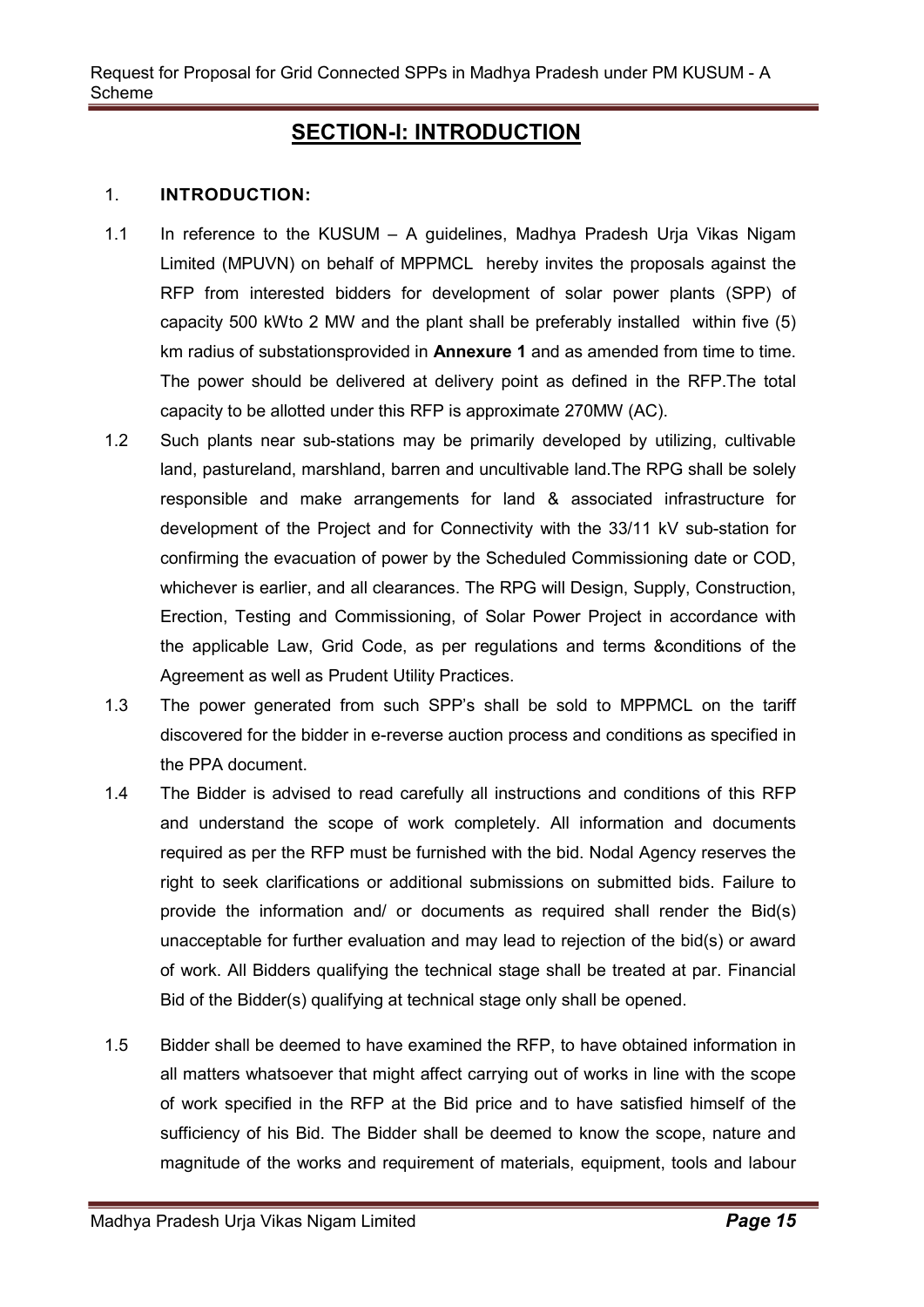involved, wage structures and as to what all works Power Producer shall have to be complete in accordance with the RFP, irrespective of any defects, omissions or errors that may be found in RFP. It is assumed that Bidder has satisfied himself with the site conditions at the Premises of Procurer and has assessed the quantum of work required to comply with the RFP and PPA conditions.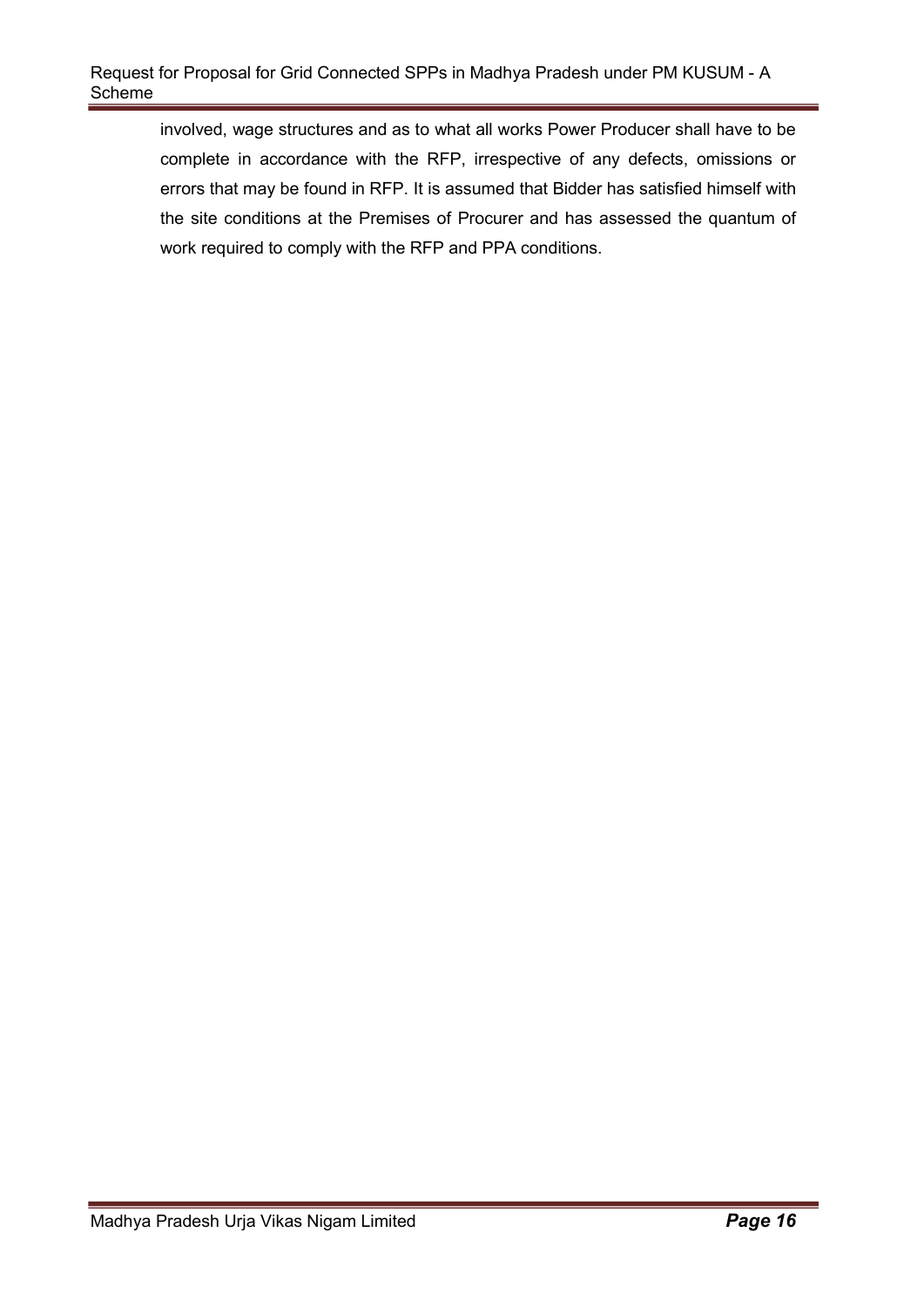### SECTION-II: BID DETAILS

### 2. BID DETAILS:

- 2.1 The bidding process is for Implementation of approximate 270 MWcapacity of Grid ConnectedSolar based power projects (SPPs) of project sizes 500 kW to 2 MWfor Sale of Solar Power to MPPMCL at various locations in the state of Madhya Pradesh (Annexure-1), India at the delivery point in each sub-station.
- 2.2 Eligible applicants are the bidder as defined under this RFP. In the event individual farmers/ group of farmers/ cooperatives/ panchayats/ Farmer Producer Organizations (FPO)/ Water User associations (WUA)/ Government agricultural institute or other agriculture related institutions,RPGare not able to arrange equity required for setting up the SPP, they can opt for developing the SPP through developer(s) hereinafter also referred to as RPG. A list of the farmers interested in giving their land under lease to developer for setting up solar PV plant is provided in Annexure – 4. Additional land available on lease may be added to this list on payment of fees to MPUVNL before issue of LOA. The list of land details has been created by MPUVNL, by seeking the expression of interest from the interested farmers. MPUVNL has not verified the details provided in the list, MPUVNL shall not be held liable, in case there is any discrepancy of the land detail in list and actual on field.
- 2.3 RPG's shall either select the land from the list or they can arrange the other land preferably within the 5 kms radius from the substations provided in Annexure-1 and as amended from time to time.
- 2.4 After registration on ETS portal, to access the link to participate in the bid, bidder has to send an email to MPUVN with the proof of registration, organization id (issued on e-tender portal post registration), email-id of bidder and mobile no. of bidder, to MPUVN. Accordingly, MPUVN will approve downloading of tender documents from ETS portal and participation in subsequent processes.
- 2.5 An applicant will not be allowed to apply for more than one solar power plant for a particular 33/11 kV sub-station. The Bid of an applicant will also be disqualified if it is found that its owner/ proprietor/ partner/ director/member or any of its affiliate has also filed application for another RPG for the same sub-station.
- 2.6 Bidder should ensure compliance to the MNRE's guidelines pertaining to KUSUM –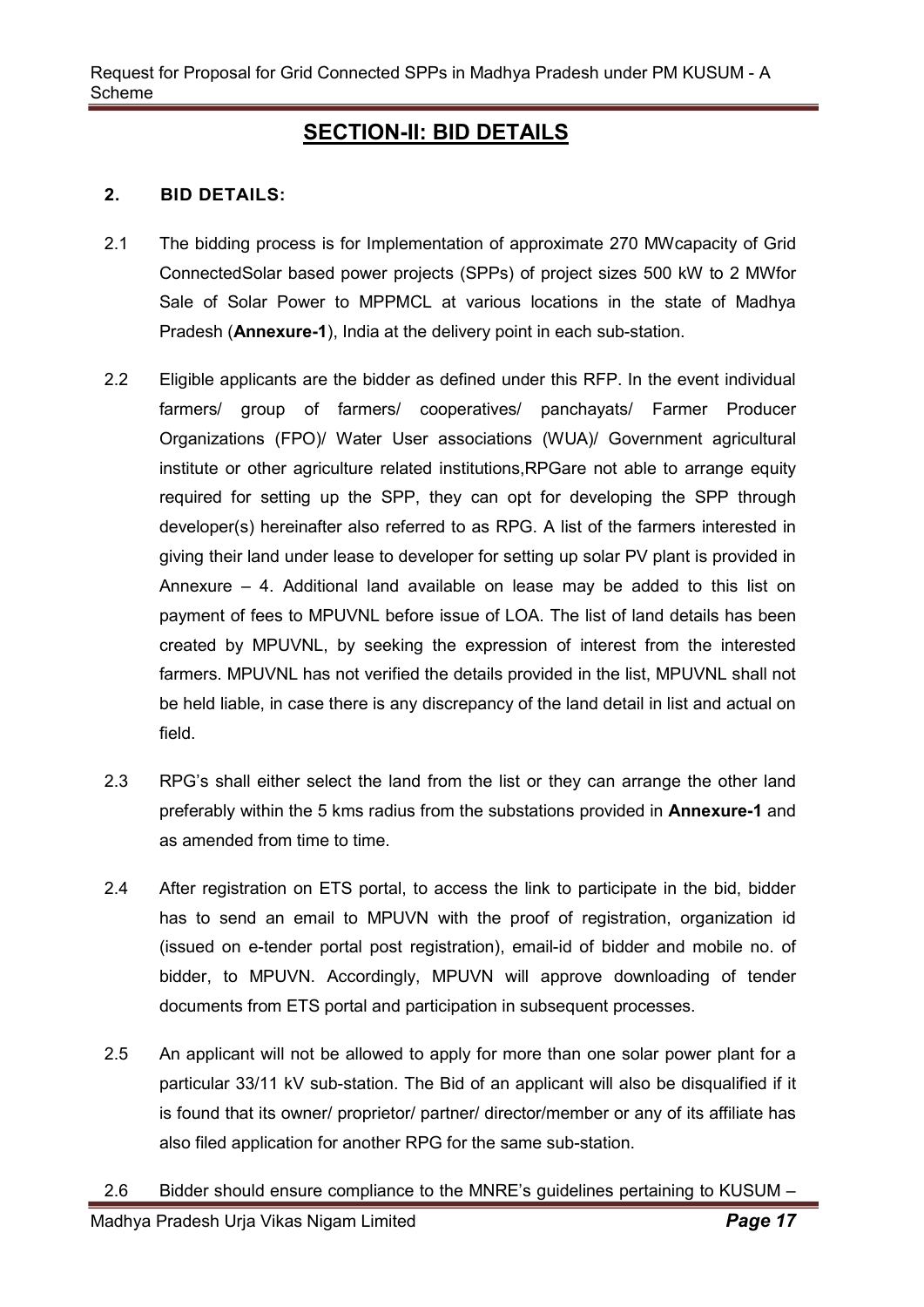A, dated 22/7/19 and amended till date 18.05.21.

2.7 A list of substations along with the estimated available capacity has been attached as Annexure 1 and as amended from time to time. The bidders are advised to undertake their own due diligence before submitting of the bids.

### 2.8 Key Dates

| <b>S. No.</b> | <b>Nodal Agency Stage</b>                                       | <b>Date</b>    | Time (Hrs.)                                           |
|---------------|-----------------------------------------------------------------|----------------|-------------------------------------------------------|
| 1.            | Date of issue of FP                                             | 18.05.2021     |                                                       |
| 2.            | <b>Purchase of RFP Start Date</b>                               | 20.05.2021     | 12:00                                                 |
| 3.            | Pre-Bid Meeting                                                 | 31.05.2021     | 13:00                                                 |
| 3.            | Purchase of RFP End Date                                        | 21.06.2021     | 18:00                                                 |
| 4.            | <b>Bid Submission End Date</b>                                  | 21.06.2021     | 20:00                                                 |
| 5.            | Mandatory Submission Hard Copy of Bid<br>(except Financial Bid) | 23.06.2021     | 15:00                                                 |
| 6.            | Technical Bid & Bid Security Opening Date                       | 23.06.2021     | 16:00                                                 |
| 7.            | <b>Financial Bid Opening Date</b>                               | 30.06.2021     | 16:00                                                 |
| 8.            | Date of reverse auction                                         | <b>Bidders</b> | To be informed separately<br>to financially qualified |

### 2.9 Connectivity with the sub-station and delivery point:

- a) SPP of capacity 500 kW to 2 MW may be connected at 11 kV or above of a 33/ 11 kV substation and the selected RPG will be responsible for laying of dedicated 11 kV line, getting ROW clearance from SPP to interconnecting substation, construction of bay and related switchgear at interconnecting sub-station where the plant is connected to the grid and metering is done at his own cost as per MPERC regulations/ applicable DISCOM utility practices/ CEA standards and relevant provisions of PPA. Alternatively, RPG can get the 11 kV lines constructed through DISCOM by paying the applicable cost and other charges. RPG will be responsible for maintaining this dedicated 11 kV line. In case more than one bidder(s) are awarded projects to be connected to same Sub-station, they shall co-ordinate with each other for setting up common transmission line/ infrastructure for feeding to Sub-Station including construction of bay and related switchgear at the substation, if they so desire and with the approval of DISCOM.
- b) In the event the bay and related switchgear is already available at the interconnecting substation then the associated cost as communicated by the DISCOM has to be reimbursed by the RPG(s) to the DISCOM.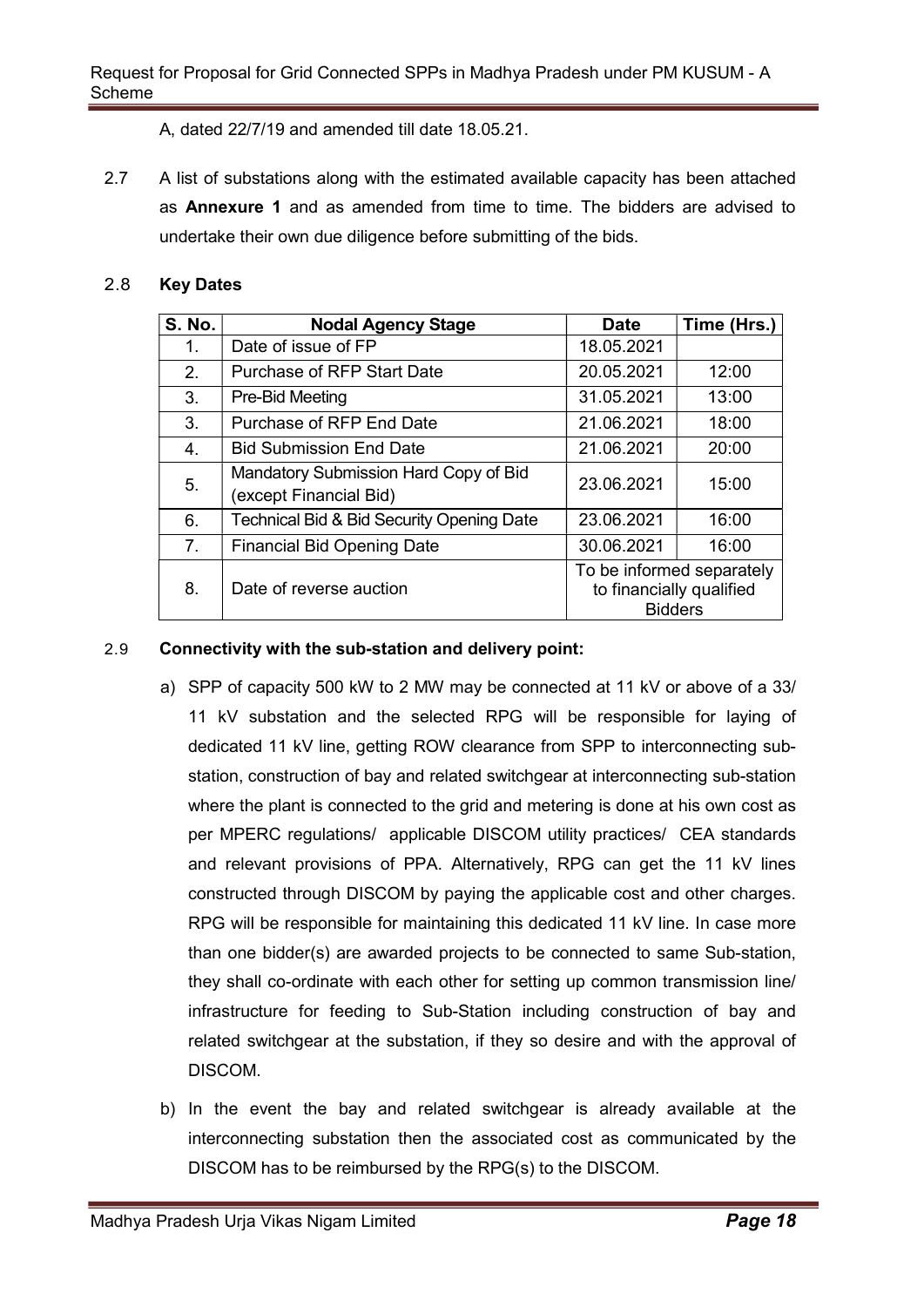### SECTION-III: INSTRUCTIONS TO THE BIDDER

### 3. INSTRUCTIONS TO THE BIDDER:

- 3.1. The total substation wise capacities in this tender is listed in Annexure-1. Bidders can place only one bid for one substation. However, the bidder may submit the bid for multiple substations. Bid submission is to be done by paying necessaryBid processing fee as prescribed in in Bid Information Sheet.
- 3.2. The bidders are allowed to participate in this tender under two categories i.e. Self-Development Mode and Developer Mode.
	- 3.2.1. Self-Development Mode: Under this mode bidders belongs to Individual farmers/group of farmers/ cooperatives/ panchayats/ Farmer Producer Organisations (FPO)/ Water User associations (WUA)/ Government agricultural institute or other agriculture related institutionare allowed to participate under this tender. No financial eligibility criteria are prescribed under RFP for Bidders participating under self-development mode.However, at the time of bidding, bidder (under self-development mode) need to own the land (part or fully) on which bidder (under self-development mode) is intended to set-up the solar power plant under KUSUM – A scheme.

Bidder will also submit the land ownership (part or full) documents, on which setting-up of solar power plant is proposed as mentioned under the FORMAT S2: General Particular of Bidder. At the time of the LOA, bidder need to own a complete piece of land, which is required for the setting up the awarded capacityof solar plant under KUSUM – A scheme for injecting the power at selected sub-station, and the proof the same will be submitted to MPUVNL.

3.2.2. Developer Mode: The developer should be a body corporate incorporated in India under the Companies Act, 1956 or 2013 including any amendment thereto or a Partnership Firm having executed partnership deed and registered as per sections 58 & 59 of the Partnership Act, 1932, as amended or a Limited Liability Partnership Firm (LLP) registered under section 12 of Limited Liability Partnership Act, 2008, as amended or registered Sole Proprietor.

Bidders participating as developers mode, need to qualify for the financial eligibility criteria as per clause no 3.12.6. To meet the financial qualifying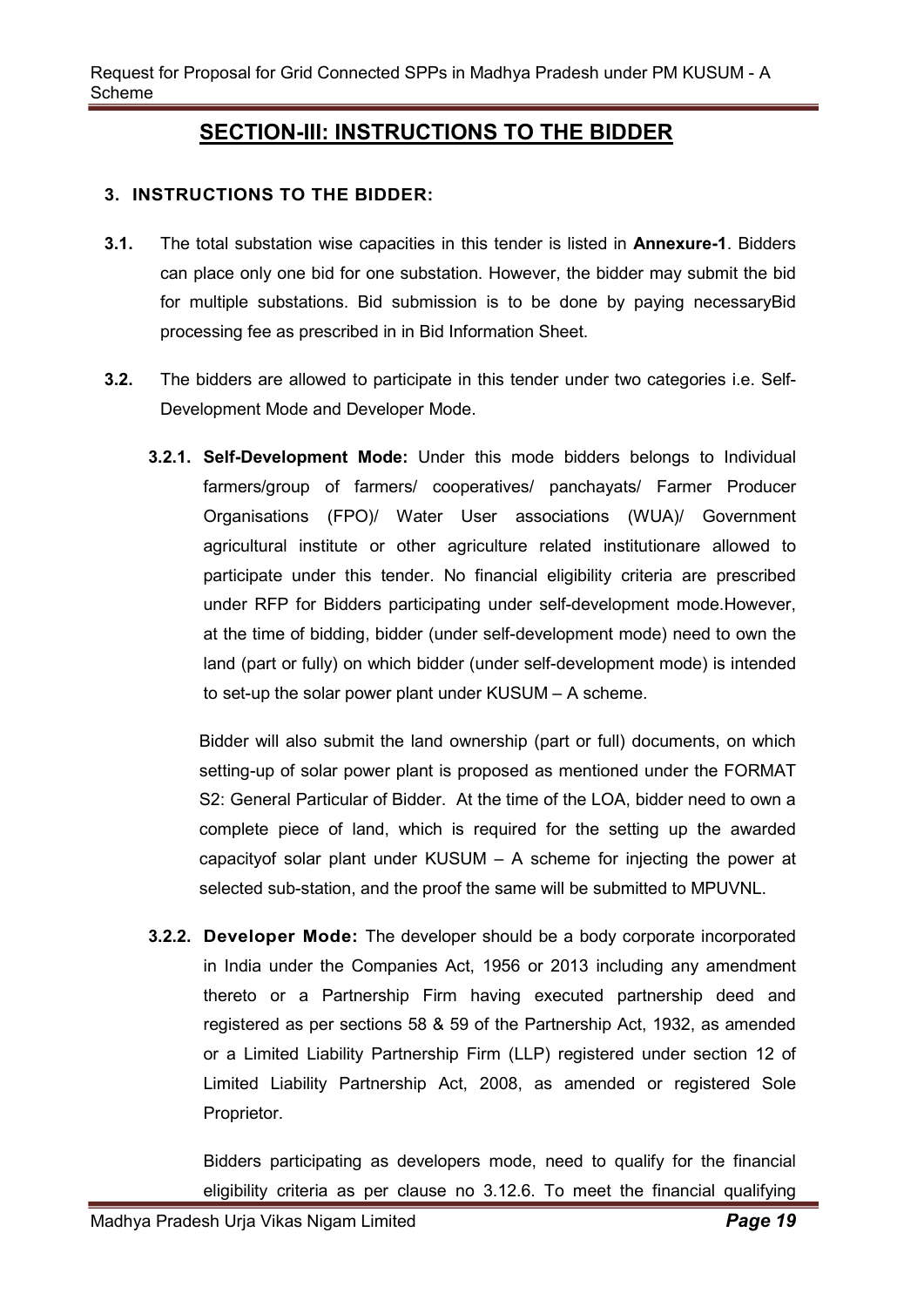criteria, bidder can form a consortium of maximum two (2) members. In case of consortium, the consortium members may jointly meet the Eligibility Criteria.

- 3.3. Further, Bidder, participating as developer, must note that for evaluation of qualification against Financial Eligibility Criteria, following conditions shall be applicable:
	- a) Bidder shall establishnet-worth as required under this RFP.
	- b) In-case members/Lead Member of Consortium has referred its Affiliate to meet the Financial Eligibility criteria, then the same relationship with the Affiliate by the Bidder shall continue at least for the period of FirstOperational Year (equity lock-in period). Further, affiliate of lead member or member ofconsortium shall furnish the details,as sought inFORMAT D1: Covering Letter and FORMAT D6: Financial Eligibility Criteria Requirement.
- 3.4. A Bidder shall not have a conflict of interest. Bidder(s) shall be disqualified in the SPP(s) where it has conflict of interest. In a particular SPP, the Bidder may be considered to have conflict of interest with one or more parties in this bidding process, if:
	- a) A Bidder submits more than one Bid for a substation in the bidding process, either individually [including bid submitted as authorised representative on behalf of one or more Bidder(s)] or as Member of consortium.
	- b) They have a relationship with each other, directly or through common third parties, that puts them in position to have access to information about or influence on the Bid of another Bidder or influence the decisions of Nodal Agency regarding this bidding process.
- 3.5. Except as required by competent authority, Nodal Agency have rights to annul/ cancel the Bid of Bidders who will take any assistance or support in any form from any of the independent consultant or consulting agency who is directly associated with Nodal Agency during preparation/ submission of RFP, PPA or work execution.
- **3.6.** Instruction to Bidders on E-Tendering
	- a) For participation in e-tendering module, it is mandatory for Bidders to get registration on website https://www.bharat-electronictender.com. Therefore, it is advised to all Bidders to get register at the E-Procurement portal at the earliest.
	- b) Tender documents can be downloaded from websitehttps://www.bharat-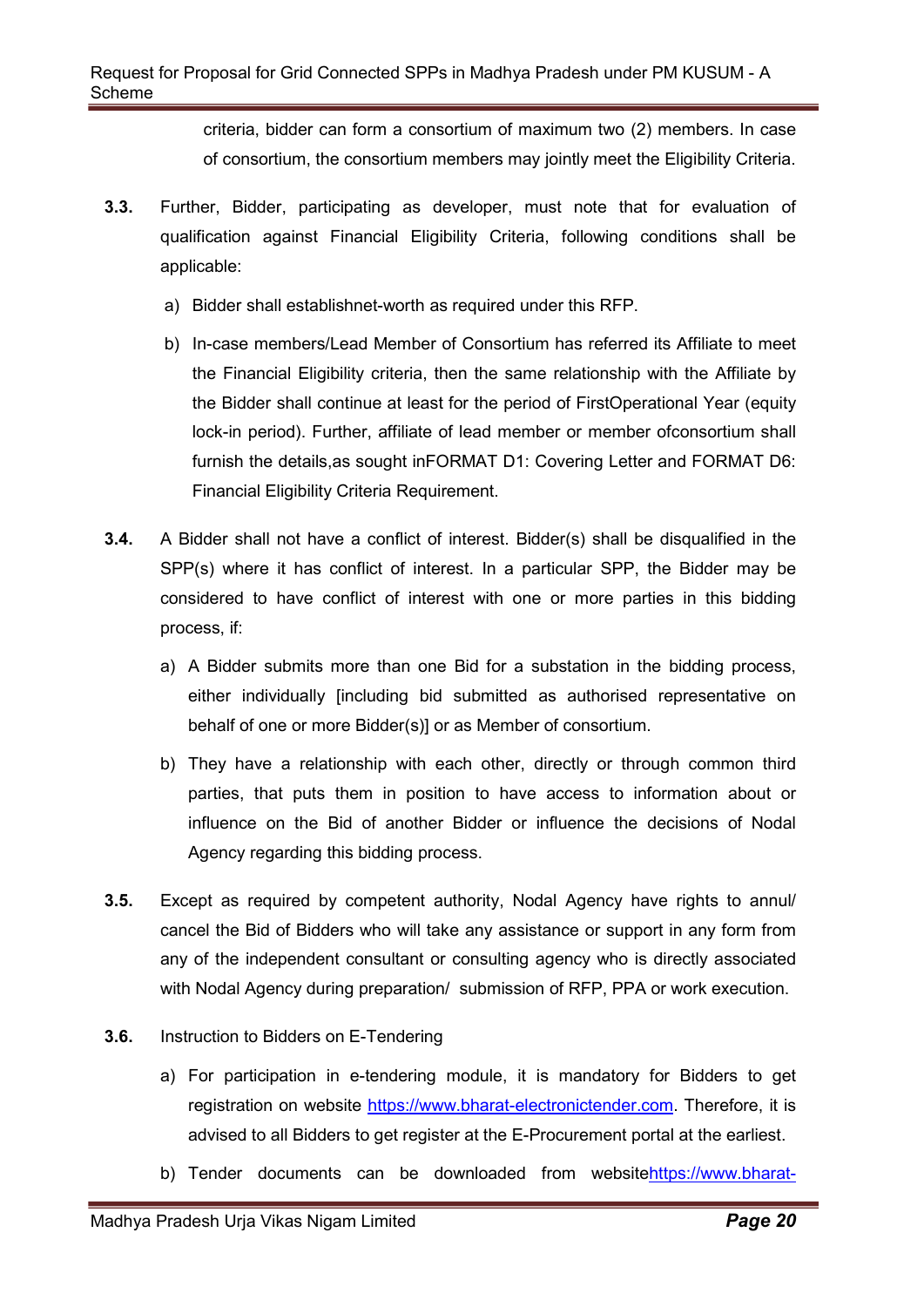electronictender.com.

- c) Service and gateway charges shall be borne by the Bidders.
- d) Upon enrolment, the Bidders will be required to register their valid Digital Signature Certificate (DSC) of appropriate class as specified for the E-Procurement system (in the name of person who will sign the proposal) in the form of smart card/ e-token, from any of the licensed Certifying Authority recognized by CCA India (e.g. Sify/ nCode/ eMudhra, etc).
- e) For further information regarding issue of Digital Signature Certificate, the Bidders are requested to visit website https://www.bharat-electronictender.com. Please note that it may take up to 3 to 5 working Days for issue of Digital Signature Certificate. Nodal Agency will not be responsible for delay in issue of Digital Signature Certificate.
- f) The Browser should be Java enabled. Java Runtime Environment (JRE) should be installed in the client system. This can be downloaded from the download links of the eProcurement System.
- g) If Bidder is participating for the first time in e- tendering, then it is advised to fulfil all formalities, such as registration, obtaining Digital Signature Certificate, etc. well in advance.
- h) Bidders are requested to regularly visit the website of MPUVNL and e-tendering portal for any clarification, amendments and / or extension of due date.
- i) Bidder must positively complete online e-tendering procedure https:// www.bharat-electronictender.com.
- j) Nodal Agency shall not be responsible in any way for delay / difficulties / inaccessibility of the downloading facility from the website for any reason whatever.
- k) Whosoever on behalf of the Bidder is submitting the tender by his Digital Signature Certificate, shall invariably upload the scanned copy of the authority letter, as well as submit the copy of the same in physical form with the offer of particular Bid.
- l) No Bidder is required to pay bid security. Instead, duly filled and signedBid Security declaration in prescribed format should be uploaded online by Bidder.
- m) After the final submission of bid, Bidder should ensure that he has received the acknowledgment slip and should keep this slip until opening of the Bid. If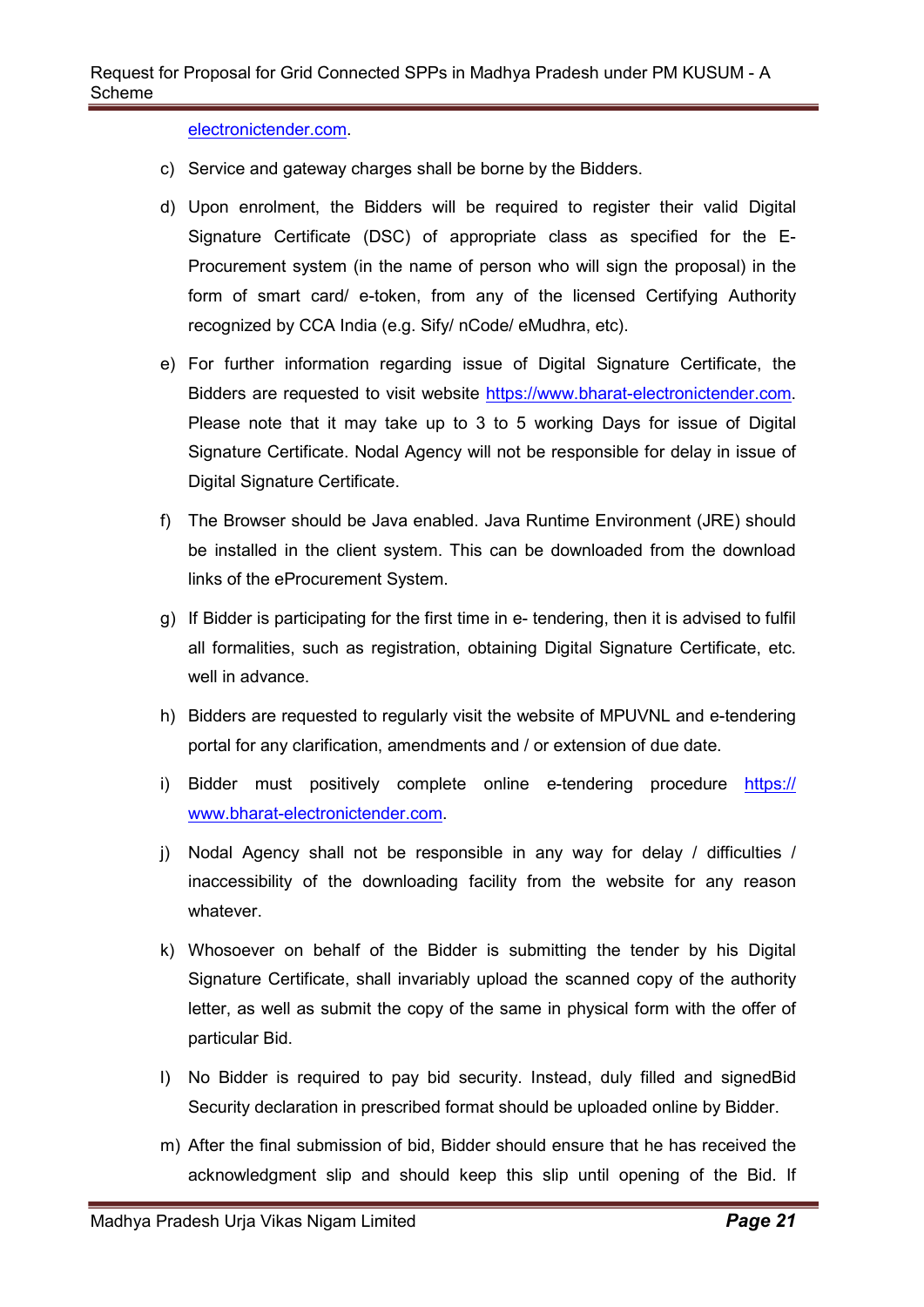acknowledgment slip is not generated, it means the Bid is not submitted.

n) During submission of bid through e-tender portal, Bidder needs to encrypt their technical and financial bid through two separate pass-phrases. A pass-phrase should be of minimum 11 characters containing at least two spaces. Passphrases for financial and technical bid should be different.

Both pass-phrases are to be submitted offline to MPUVNL in two separate envelopes (Writing - Technical Pass Phrase & Financial Pass Phrase on each envelope) placed in envelope - 2 along with other required offline submissions, before the bid submission deadline. [EXAMPLES OF A PASS PHASE- "abc 375 spd" OR "I love India" OR "God is great"].

- o) It is important to note, same pass-phrase should be submitted offline by the bidder to MPUVNL, as it is required to decrypt the bids. MPUVNL shall not be held liable, in case there is any discrepancy, between the pass-phrases used in encrypting of bids and the submitted in hard copy.
- 3.7. The Bidders shall have to submit their Financial Bid and other required relevant documents/ certificates, if any, online only (duly encrypted bids) as per time schedule (Key dates) as mentioned in Clause2.8. Technical Bid containing original (downloaded) RFP, relevant document/ certificates etc. duly sealed and signed and Bid Security should reach to the office undersigned by the Key Dates.
- 3.8. For any type of clarification, Bidders can visit https:/ / www.bharatelectronictender.com and can call at help desk contact no. From Monday to Friday between 10:00 AM and 6:00 PM (except Government Holidays). ETS Support Email Id is support@isn-ets.com. Customer Support Escalation Mobile No. is +91- 8287663763. All these contacts are given on the Portal also.
- 3.9. Bidders are advised to contact following for more information related to RFP or etendering process:
	- a) For RfP related queries: MP Urja Vikas Nigam Officers: Chief Engineer 9425008000; Addl EE – 9425020851
	- b) Bharat Electronic Tender for E Tendering process: Mr Rakesh Ranjan -8789029238 / 9717038132
- 3.10. Bidder (s) may opt for training directly from the tendering portal at their own cost.

### 3.11. Project Development under Self-Development Mode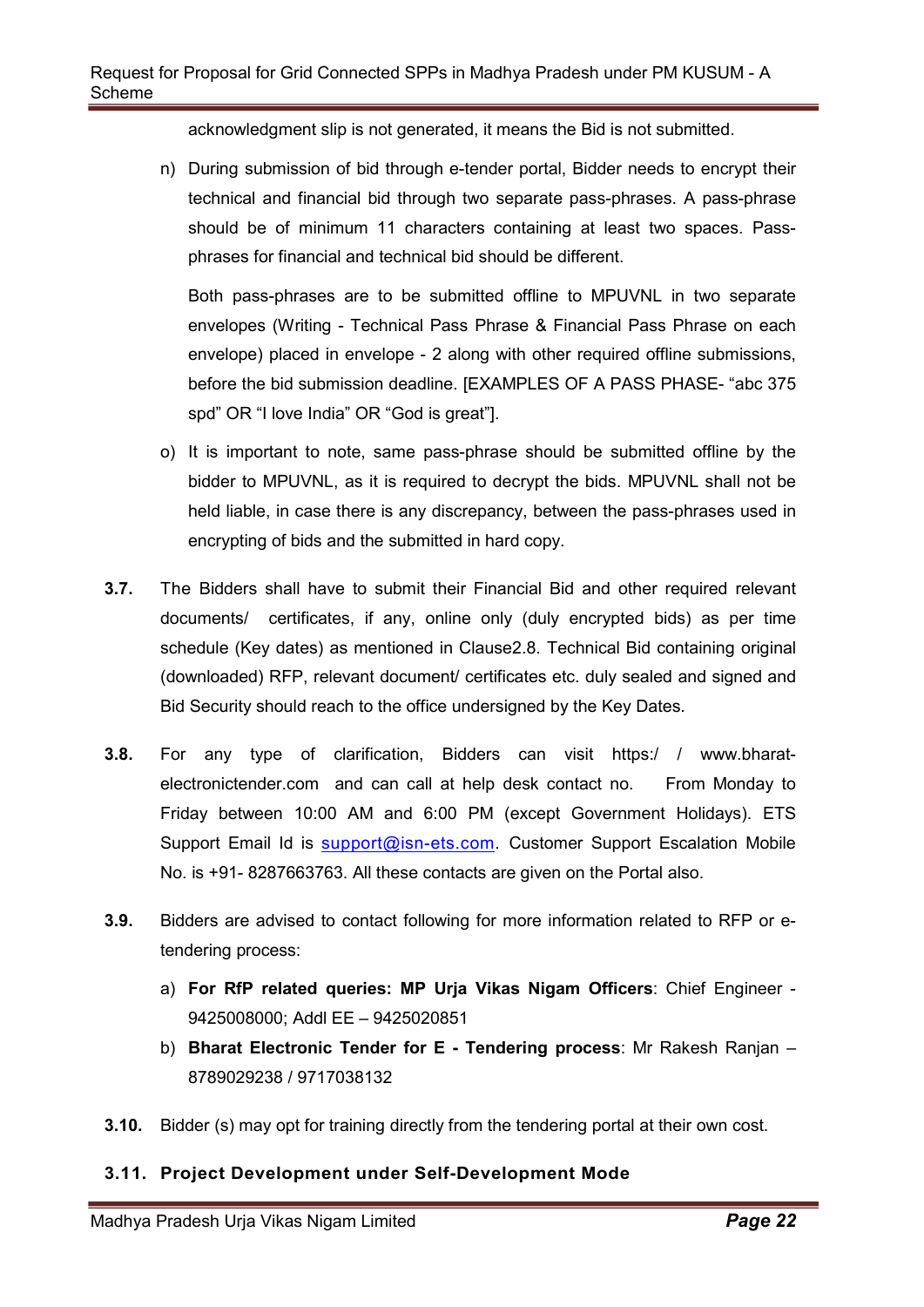Under this mode,individual farmers/ group of farmers/ cooperatives/ panchayats/ Farmer Producer Organisations (FPO)/ Water User associations (WUA)/ Government agricultural institute or other agriculture related institutionscan develop the SPP on their own land to deliver power on selected sub-station.

At the time of bidding, bidder (under self-development mode) need to own the land (part or fully) on which bidder (under self-development mode) is intended to set-up the solar power plant under KUSUM – A scheme.

Bidder will also submit the land ownership (part or full) documents, on which settingup of solar power plant is proposed as mentioned under the FORMAT S2: General Particular of Bidder. At the time of the LOA, bidder need to own a complete piece of land, required for the setting up the awarded capacity of solar plant under KUSUM – A scheme for injecting the power at selected sub-station, and the proof the same will be submitted to MPUVNL.

Failing to submit the required land ownership documents with competent authority, will have right to cancel LoA/ selection of such bidders and take necessary action under laws of land, including blacklisting/ debar of such bidders for 5 years to participate in any tender of MPUVNL, as per bid declaration.

If the Farmers are unable to arrange the capital/ investment/ technical expertise for the SPP, they may opt for Leasing of his/their land for setting up of SPP.

In case of development of SPP through developer mode, the landowner will get lease rent as mutually agreed between the both parties. The lease rent may be in terms of Rs per year per acre of land or in terms of Rs per unit energy generated per acre of land area. A model Land Lease Agreement has been attached as an ANNEXURE 3 Model Lease rent Agreementin this document to facilitate the beneficiaries.However, the terms of Land Lease Agreement may be finalised on mutual consent of concerned parties. Since this a bipartite agreement MPUVN is not a party to the lease rent agreement. Such Bidder, if finally selected pursuant to RFP, shall have to submit Land Lease Agreement to Nodal Agency within one (1) month of any such transaction between farmer and developer, failing with competent authority will have right to cancel LoA/ selection of such bidders and take necessary action under laws of land, including blacklisting/ debar of such bidders for 5 years to participate in any tender of MPUVNL.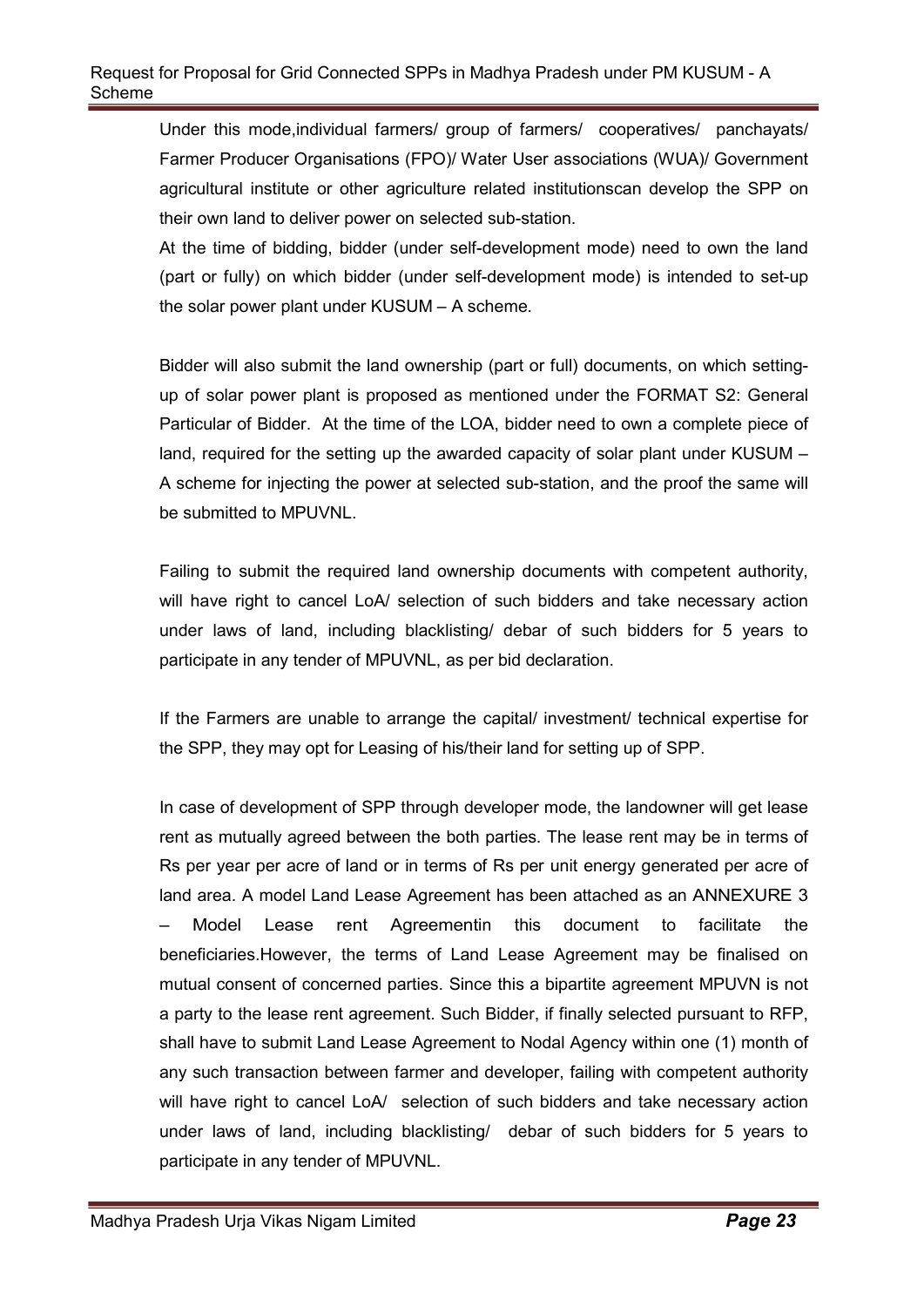### 3.12. ELIGIBILITY CRITERIA

#### 3.12.1. GENERAL

- a) Self-Development Mode: Eligible applicants [hereinafter called Solar Power Generator (RPG)] could be
	- ‒ individual farmers
	- ‒ Group of farmers
	- ‒ Cooperatives
	- ‒ Panchayats
	- ‒ Farmer Producer Organizations (FPO)
	- ‒ Water User associations (WUA)
	- ‒ Government agricultural institute or other agriculture related institutions

#### OR

- b) Project Developer (Under Developer Mode): The developer should be a body corporate incorporated in India under the Companies Act, 1956 or 2013 including any amendment thereto or a Partnership Firm having executed partnership deed and registered as per sections 58 & 59 of the Partnership Act, 1932, as amended or a Limited Liability Partnership Firm (LLP) registered under section 12 of Limited Liability Partnership Act, 2008, as amended or registered Sole Proprietor. A copy of certificate of incorporation, partnership deed or LLP/ Sole Proprietor registration, as applicable and relevant, shall be enclosed withFORMAT D2: General Particulars of the Bidder under Developer mode
- 3.12.2. Bidder may choose to start the process of forming a SPV at bid stage itself.However, for participation in bid, formation of a SPV is not required. In case a Bidder selected as a Successful Bidder, it can choose to incorporate a Project Company. In case a Bidder is a consortium, it would be required to incorporate a Project Company to sign the PPA; the said Project Company has to be formed within forty five(45) days from the issuance of LOA Further, Bidder shall be responsible to get all required clearances in the name of the Project Company, and transfer already obtained clearances, if any.
- 3.12.3. Bidder or any member of Consortium having been blacklisted 5 years prior to bid submission date by Nodal Agency or by any Govt./ PSU, for whatever reasons, shall not be eligible/ allowed to participate in this RFP.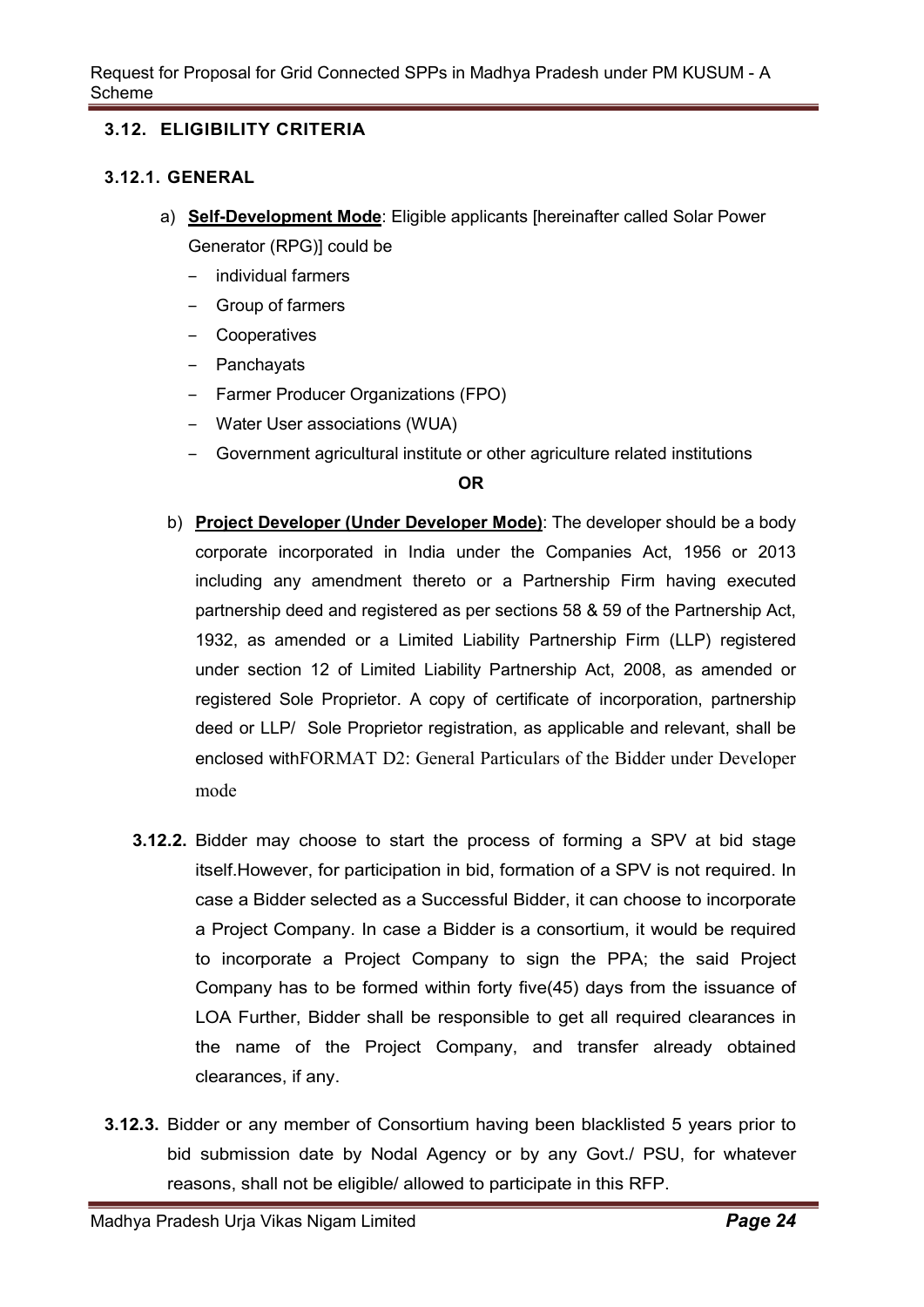- 3.12.4. Self-development mode: Bidders participating under self- development mode, will have one authorized signatory/ representative for the purpose of RFP and subsequent award of works, if any.
- 3.12.5. Developer mode: Bidders under developer mode may note following:
	- a) The Members of the Consortium shall nominate a Lead Member. Such nomination shall be supported by a power of attorney signed by all the Members of Consortium (and duly acknowledged by the Lead Member) and shall substantially be in the form set out FORMAT D5: Power of Attorney.
	- b) The Lead Member shall have the authority to represent all the Members of the Consortium during the Bid Process.
	- c) In a situation, where a consortium that is selected as a Successful Bidder, decides not to form a project company, the Lead Member would be responsible for all the correspondence and documentation.
	- d) Bidder maymeet Eligibility Criteria either independently or jointly as consortium of maximum two members. In case Bidder is a Consortium, a consortium agreement as per FORMAT D9: Format for Consortium Agreement for Participation in shall be required to be furnished along with the Bid.
	- e) In-case members/ Lead Member of Consortium has referred its Affiliate to meet the Financial Eligibility criteria, then the same relationship with the Affiliate by the Bidder shall continue at least for the period of First Operational Year (equity lock-in period).

### 3.12.6. FINANCIAL ELIGIBILITY CRITERIA:

- 1. Self-development mode For Bidders participating and submitting bid under this mode (i.e. Individual farmers or Group of farmers or Cooperatives or panchayats or Farmer Producer Organizations (FPO) or Water User associations (WUA) or Government agricultural institute or other agriculture related institutions), no financial eligibility requirement is prescribed under this RFP.
- 2. For Project Developers (Under Developer Mode)-Bidders submitting bid under this mode, the following financial eligibility criteria shall be met by Bidder/consortium member jointly based on audited annual financial statements:
	- a) Net-Worth of the Bidder should not be less than Rs. 1.00 Crore per MW for the capacity applied based on latest financial statement i.e. FY20 or FY21.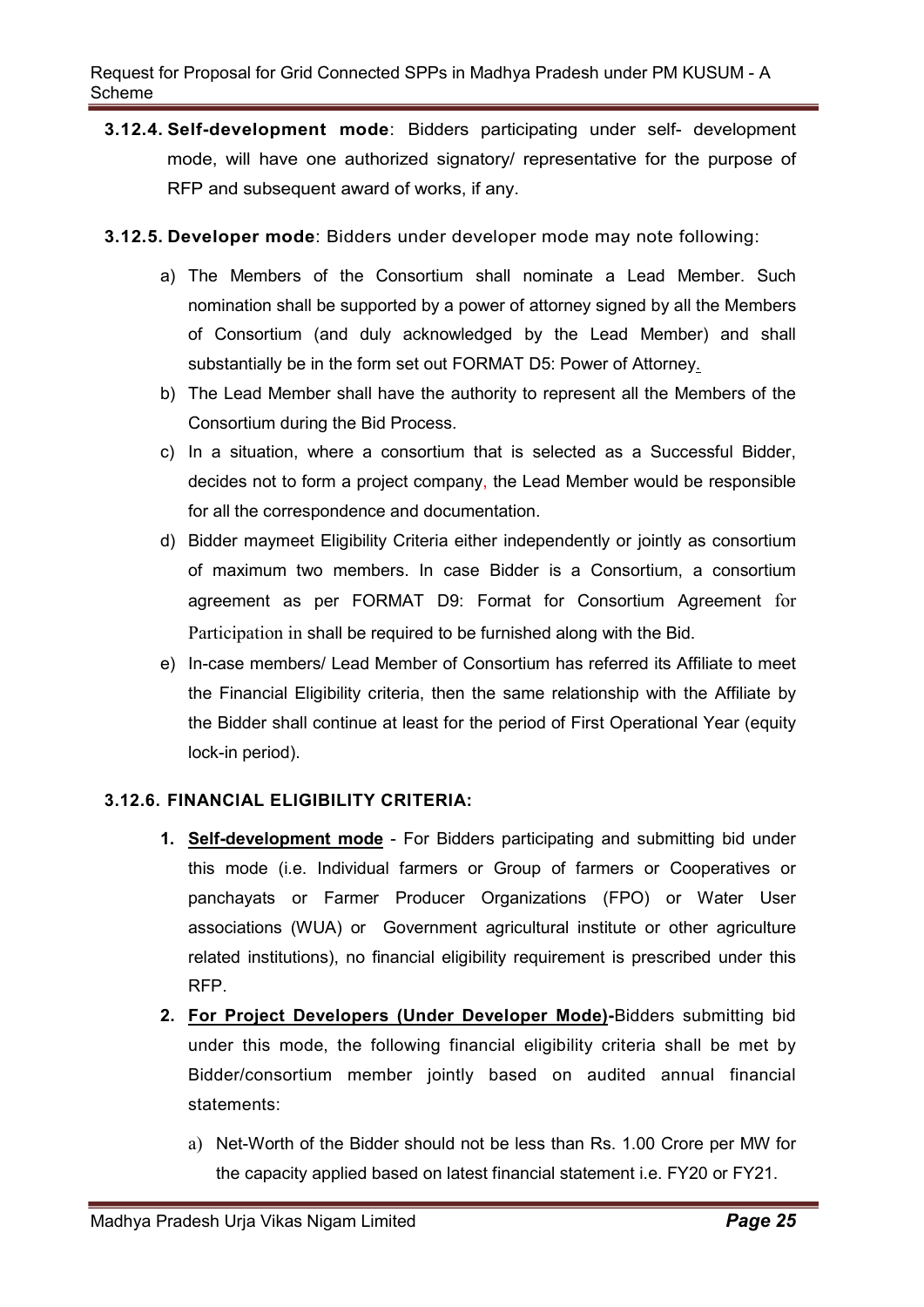Net-worth will be calculated as follows:

| <b>Sr</b><br><b>No</b> | <b>Particulars</b>                                                                                                            | <b>Amount</b> |
|------------------------|-------------------------------------------------------------------------------------------------------------------------------|---------------|
| 1.                     | Paid Share Capital in case of Companies/ Partnership Capital<br>in case of Partnership Firm / Proprietors' Capital in case of |               |
|                        | Proprietorship firm                                                                                                           |               |
| 2.                     | Add: Reserve created out of profits                                                                                           |               |
| 3.                     | Add: Security Premium Account in case of Companies                                                                            |               |
| 4.                     | Add: Credit Balance of Profit and Loss Account                                                                                |               |
| 5.                     | Add: Credit Balance of Deferred Tax Assets in case of                                                                         |               |
|                        | Companies                                                                                                                     |               |
| 6.                     | Total                                                                                                                         |               |
| 7.                     | Less: Aggregate value of accumulated losses                                                                                   |               |
| 8.                     | Less: Debit Balance of Profit and Loss Account                                                                                |               |
| 9.                     | Less: Deferred Expenditure and Miscellaneous Expenditure not                                                                  |               |
|                        | written-off                                                                                                                   |               |
| 10.                    | Less: Reserves created out of revaluation of assets, write-back                                                               |               |
|                        | of depreciation and amalgamation                                                                                              |               |
| 11.                    | Less: Debit Balance of Deferred Tax Assets in case of                                                                         |               |
|                        | Companies                                                                                                                     |               |
| 12.                    | <b>Net Worth</b>                                                                                                              |               |

b) Enough liquidity to manage the fund requirements for the Project, which shall be assessed through average annual turnover of any of two (2) continuous financial years among FY19, FY20 or FY21to be at least Rs. 2.00 Crore per MW for the capacity applied for each.

Turnover means the gross amount of revenue recognised in the profit and loss account from the sale, supply or distribution of goods or an account of services rendered or both by a company/ partnership firm/ proprietorship firm during a financial year, but it does not include non-operational income.

Note: In case an applicant is applying for capacity at multiple substations, the eligibility criteria requirement shall add up. For ex: If an applicant who is a developer applies for 1 MW each at 3 different substations, it has to demonstrate net-worth of Rs. 3 crore either in FY20 or FY21, and average annual turnover of Rs. 6 crore for any two continuous financial yearsamong FY 19, FY 20 or FY21 (average turn over either of FY 19 and FY20 or FY20 and FY21).

3.12.7. For all types of Bidders (Companies/ LLPs/ Partnership), computation of networth shall be based on latest consolidated/ unconsolidated audited annual accounts of FY20 or FY21.